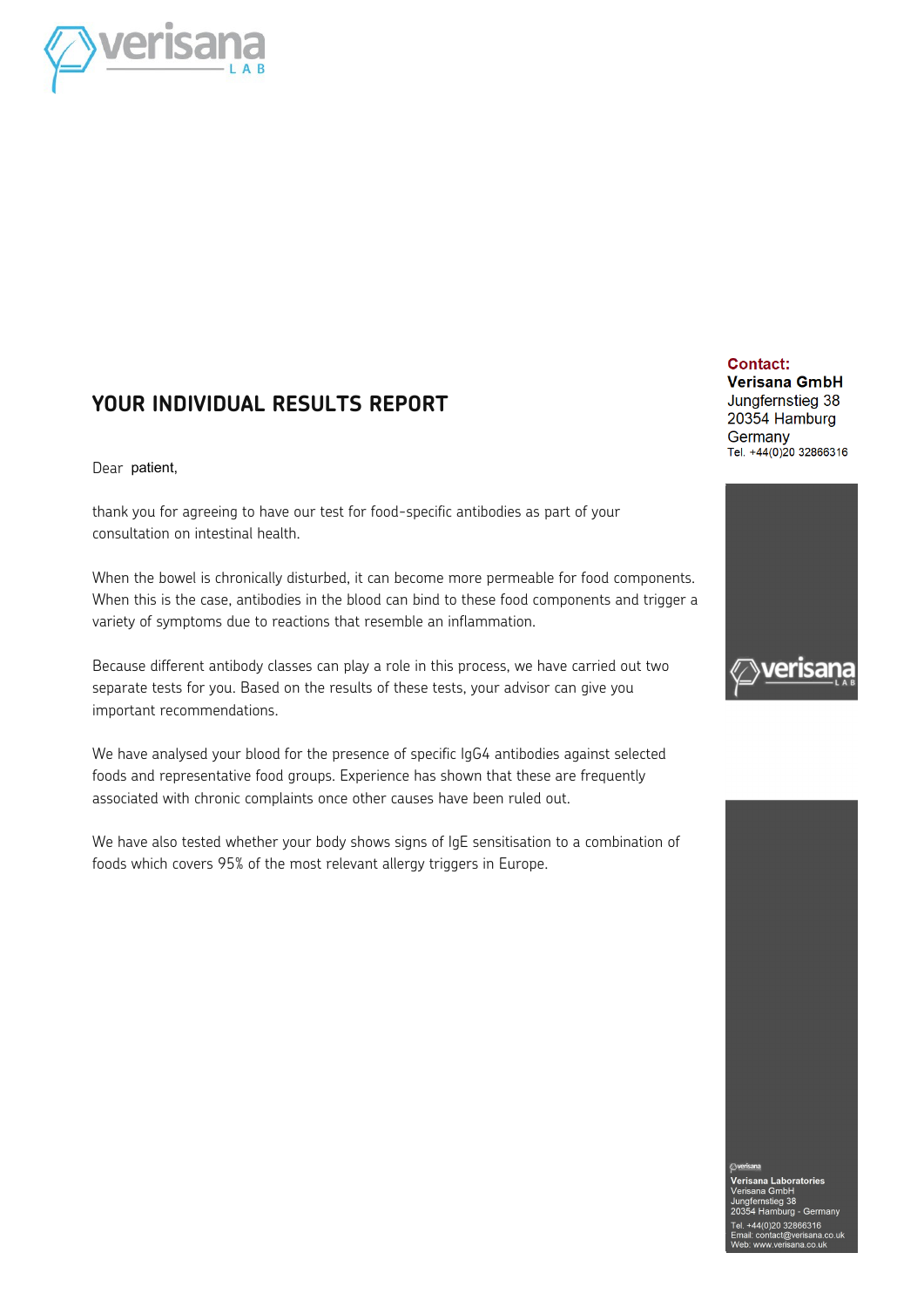

#### Table of contents

- 1 Introduction
- 2 IgG4 test results
- 3 IgE test results
- 4 Evaluation of IgG4 results
- 5 Evaluation of IgE results
- 6 What you can do to keep your intestine healthy...
	- Individual recommendations for a healthy intestine
	- Individual 4-day rotation
	- Reintroducing foods
- 7 Glossary
- 8 Appendix
	- - Your individual 24-week plan
	- Rotation diet table
	- Draft meal plan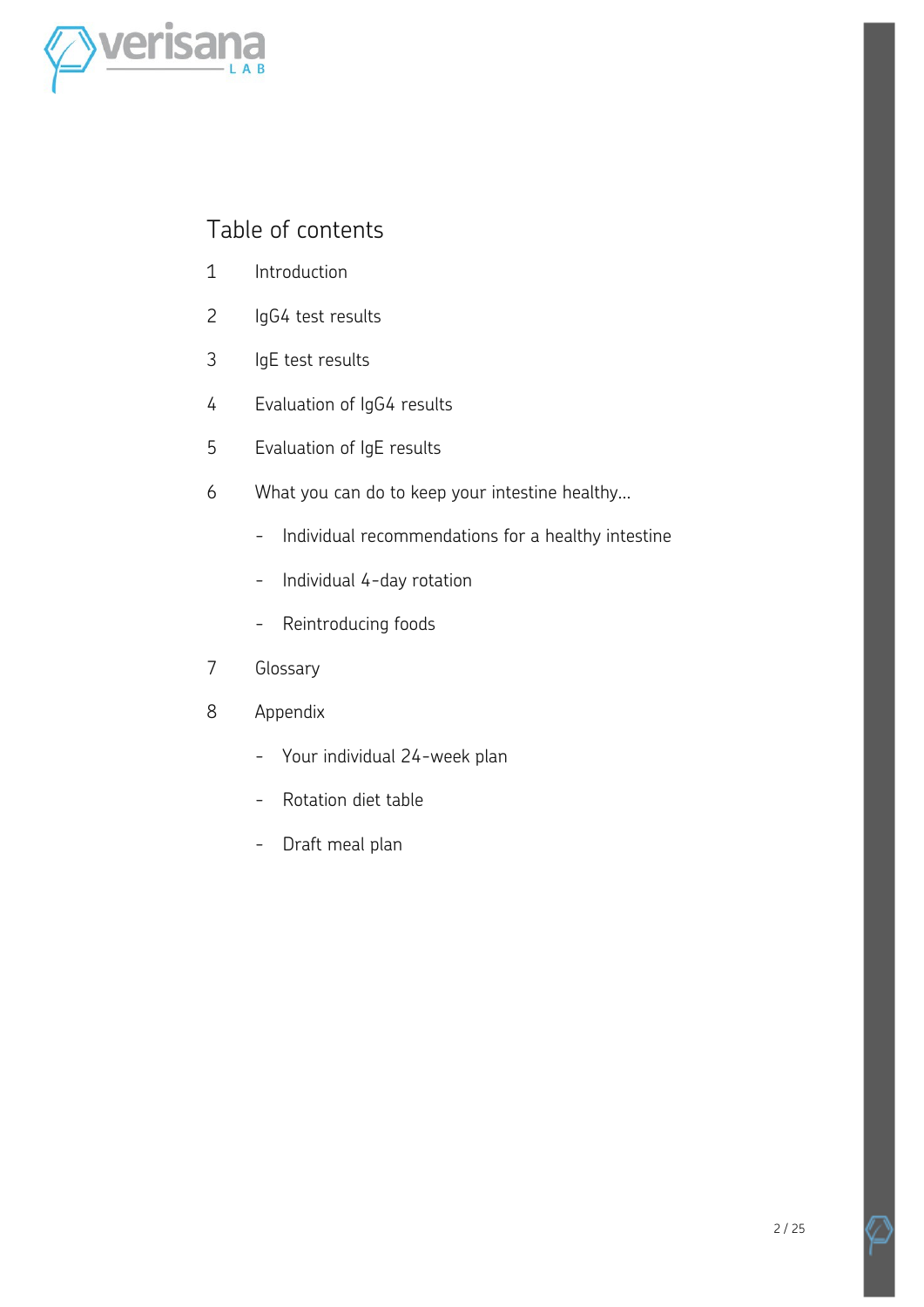

#### **Introduction**

Food intolerances are the underlying cause of many diseases. Unfortunately, intolerances are frequently only identified as the root cause after multiple therapies have not had the desired effect or when classic diagnostic tools have been exhausted and have produced inconclusive results.

Usually it is the affected persons themselves who have to become proactive because conventional medicine has failed to adequately cover the subject of intestinal health.

When patients suffer from unspecific complaints in connection with their diet, there are still not enough specialists who recognise the problem as a holistic disorder, search for the possible triggers accordingly and advise the affected persons how they can rebalance their body again.

A thorough medical history also includes appropriate tests that help identify the root cause of the complaints and offer the correct counselling.

When the bowel is chronically disturbed, it can become more permeable for food components. When this is the case, antibodies in the blood can bind to these food components and trigger a variety of symptoms due to reactions that resemble an inflammation.

Because different antibody classes can play a role in this, we have carried out two separate tests for you. Based on the results of these tests, your advisor can give you important recommendations.

We have prepared the results of your food intolerance and IgE sensitisation tests in table form on the following pages. Based on the number of boxes and on the colours with which they are filled you can see how strongly you reacted to the respective food item. The colours of the IgG4 values follow the traffic light system. For the IgE values, only the colour red is used. To put it simply: the more boxes there are, the stronger the sensitisation measured in the test and usually also the stronger the probability that your body will react. On the subsequent pages you will then find a detailed evaluation of your results and an individual dietary recommendation. The individual recommendations are designed to help you change your diet by reducing or omitting specific foods that you may not tolerate very well based on the test results. The complementary IgE test helps us determine whether you have a classic form of food allergy (type 1) and checks whether certain foods are less suitable as a replacement in the exclusion diet. This is the case when no IgG4 antibodies, but increased IgE antibody levels were detected, even if this is in no way connected with symptoms.

The test thus provides a detailed diagnostic basis for individual counselling. A 6-monthly rotation diet, along with detoxification of the stomach and intestine, are recommended to alleviate the symptoms as quickly as possible. Even if a subjective improvement is noticed much sooner, your intestine needs more time to restore its permeability.

**A word of caution:** An exclusion diet can cause the symptoms to worsen briefly (withdrawal symptoms) before they are markedly reduced!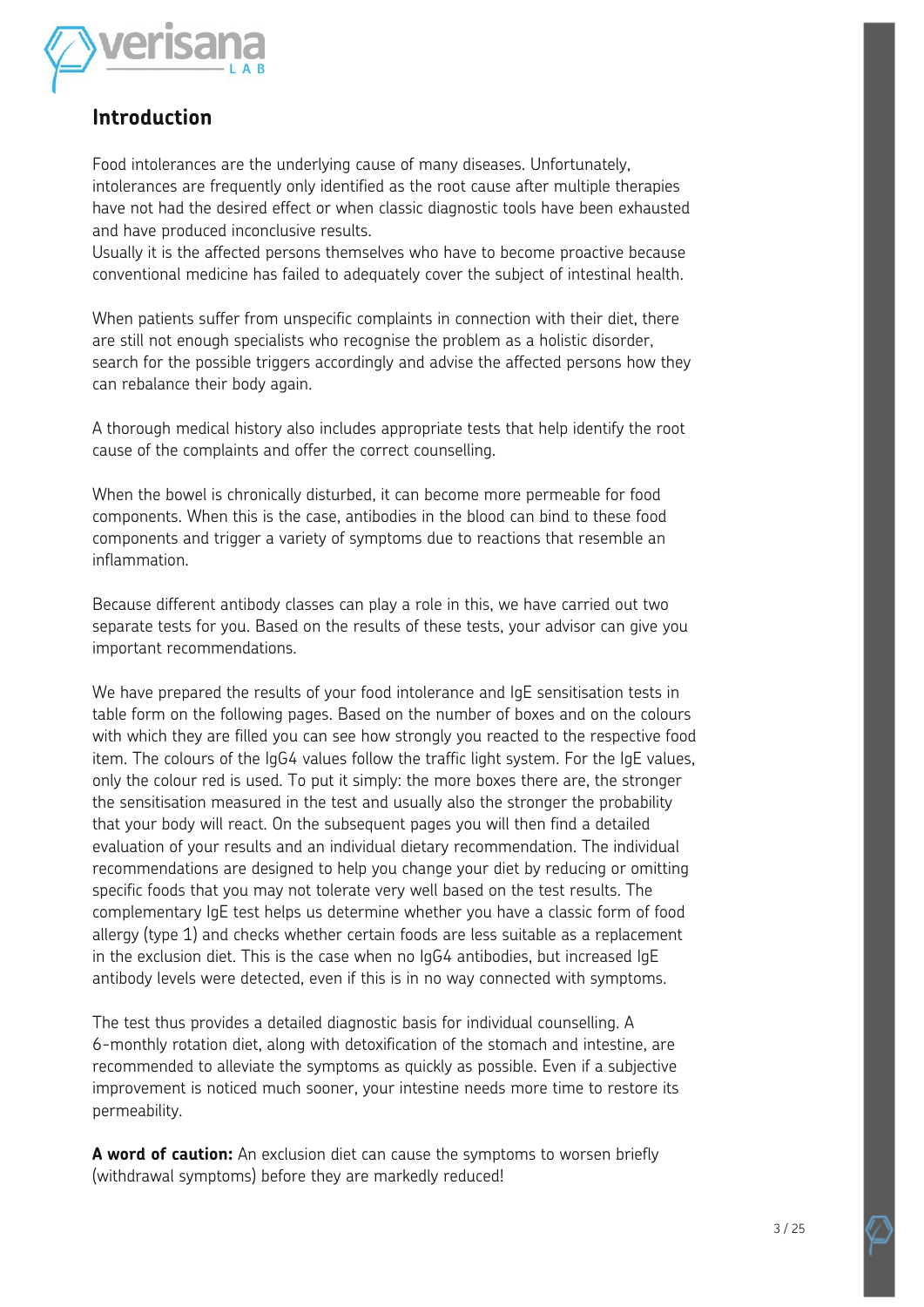

**Please note:** Without a consultation, the test alone does not replace a comprehensive diagnosis. The recommended measures can only be meaningful when symptoms are actually present and the probability of an increased intestinal permeability is rated high.

We hope that you will be able to enjoy a life without any complaints soon!

#### **We wish you lots of success and good health!**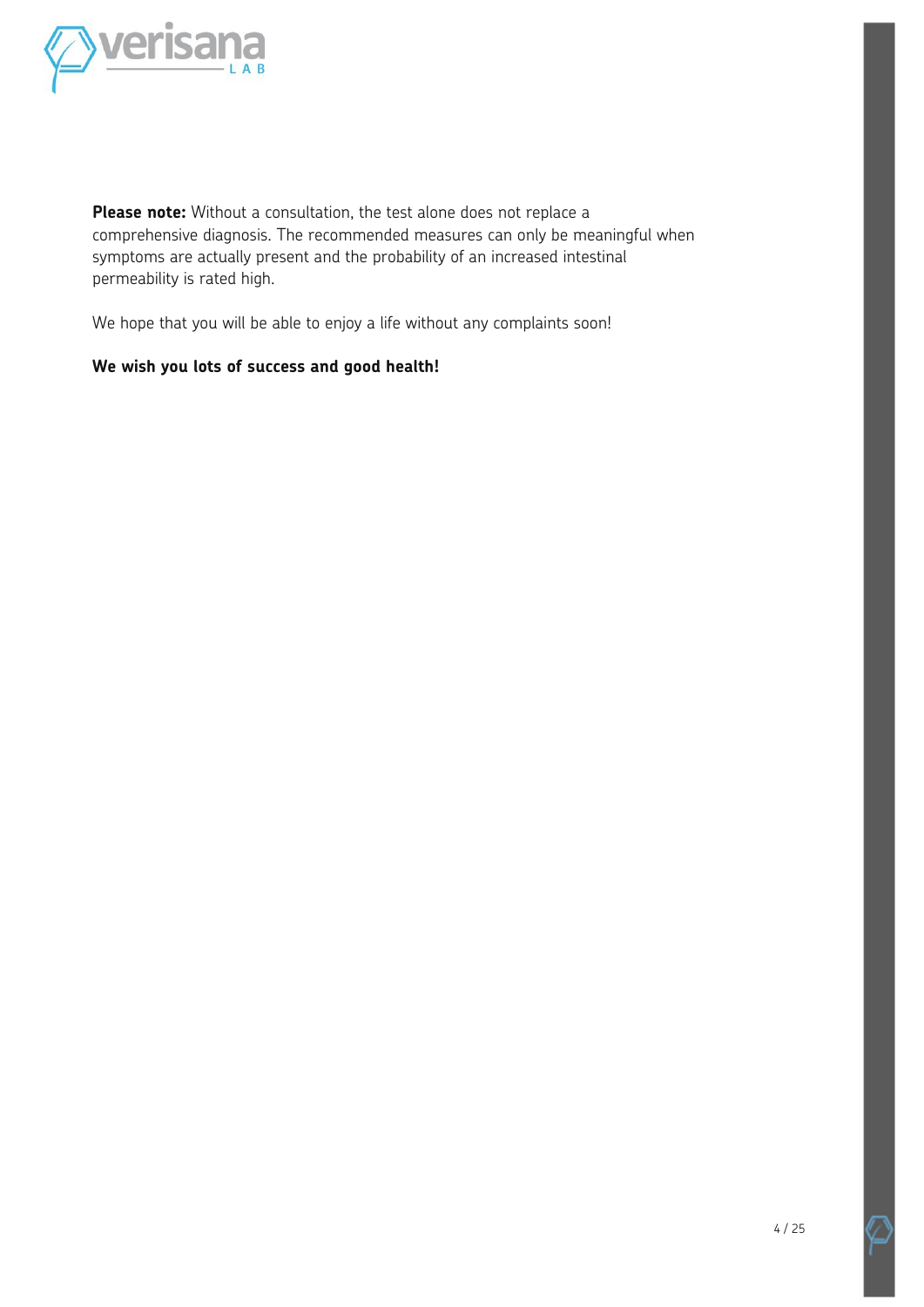

 $\lg G_4$ 

| IgG4 test results (Panel G4-3)                              | Strength of the reaction                                                                                                                                                                                                                                                                                                                          |
|-------------------------------------------------------------|---------------------------------------------------------------------------------------------------------------------------------------------------------------------------------------------------------------------------------------------------------------------------------------------------------------------------------------------------|
| Grains & Starch                                             |                                                                                                                                                                                                                                                                                                                                                   |
| Barley<br>Buckwheat<br>Durum wheat<br>Millet<br>Rice<br>Rye | $\bullet\bullet\bullet\circ\circ\circ$<br>$\bigcap$<br>$\bigcap$ $\bigcap$<br>$\left(\begin{array}{c} \end{array}\right)$<br>$\bullet\bullet\bullet\circ$<br>$\bigcap$<br>$\bigcirc$<br>$\bigcirc$ $\bigcirc$<br>( )<br>( )<br>( )<br>$\begin{array}{ccc} \circ & \circ & \circ & \circ & \circ \end{array}$<br>$\bullet\bullet\bullet\circ\circ$ |
| Beans & Legumes<br>Bean, green                              | $\circ\circ\circ\circ\circ$                                                                                                                                                                                                                                                                                                                       |
| Lentil                                                      |                                                                                                                                                                                                                                                                                                                                                   |
| Pea, green                                                  |                                                                                                                                                                                                                                                                                                                                                   |
| Seafood                                                     |                                                                                                                                                                                                                                                                                                                                                   |
| Herring<br>Oyster<br>Pollock                                | $\bigcirc$<br>$O$ $O$ $O$<br>( )<br>$\bigcirc$<br>$\bigcirc$<br>( )<br>$\bigcirc$<br>$\bigcirc$<br>$( \ )$<br>( )                                                                                                                                                                                                                                 |
| Shrimp                                                      | $\bigcirc$<br>( )<br>(                                                                                                                                                                                                                                                                                                                            |
| Trout<br>Tuna                                               | $\begin{array}{ccc} \circ & \circ & \circ & \circ & \circ \end{array}$<br>$\bigcirc$<br>$\begin{array}{ccc} \circ & \circ & \circ & \circ & \circ \end{array}$<br>$\bigcirc$                                                                                                                                                                      |
| Fruits                                                      |                                                                                                                                                                                                                                                                                                                                                   |
| Banana<br>Kiwi fruit                                        | $\bigcirc \bigcirc \bigcirc \bigcirc$<br>$\left(\begin{array}{c} \end{array}\right)$<br>$000000$                                                                                                                                                                                                                                                  |
| Poultry                                                     |                                                                                                                                                                                                                                                                                                                                                   |
| Chicken<br>Duck<br>Turkey                                   | $\begin{array}{ccc} \circ & \circ & \circ & \circ & \circ \end{array}$<br>$\bigcirc$<br>( )<br>000000                                                                                                                                                                                                                                             |
| Vegetables                                                  |                                                                                                                                                                                                                                                                                                                                                   |
| Button mushroom<br>Olive, green<br>Onion<br>Tomato          | $\begin{array}{ccc} \circ & \circ & \circ & \circ & \circ \end{array}$<br>◯<br>$\left(\begin{array}{c} \end{array}\right)$<br>$($ )<br>$\left(\begin{array}{c} \end{array}\right)$<br>$\left(\begin{array}{c} \end{array}\right)$<br>$O$ $O$ $O$<br>$\bigcirc$<br>$\bigcirc$                                                                      |
| Zucchini                                                    |                                                                                                                                                                                                                                                                                                                                                   |

Z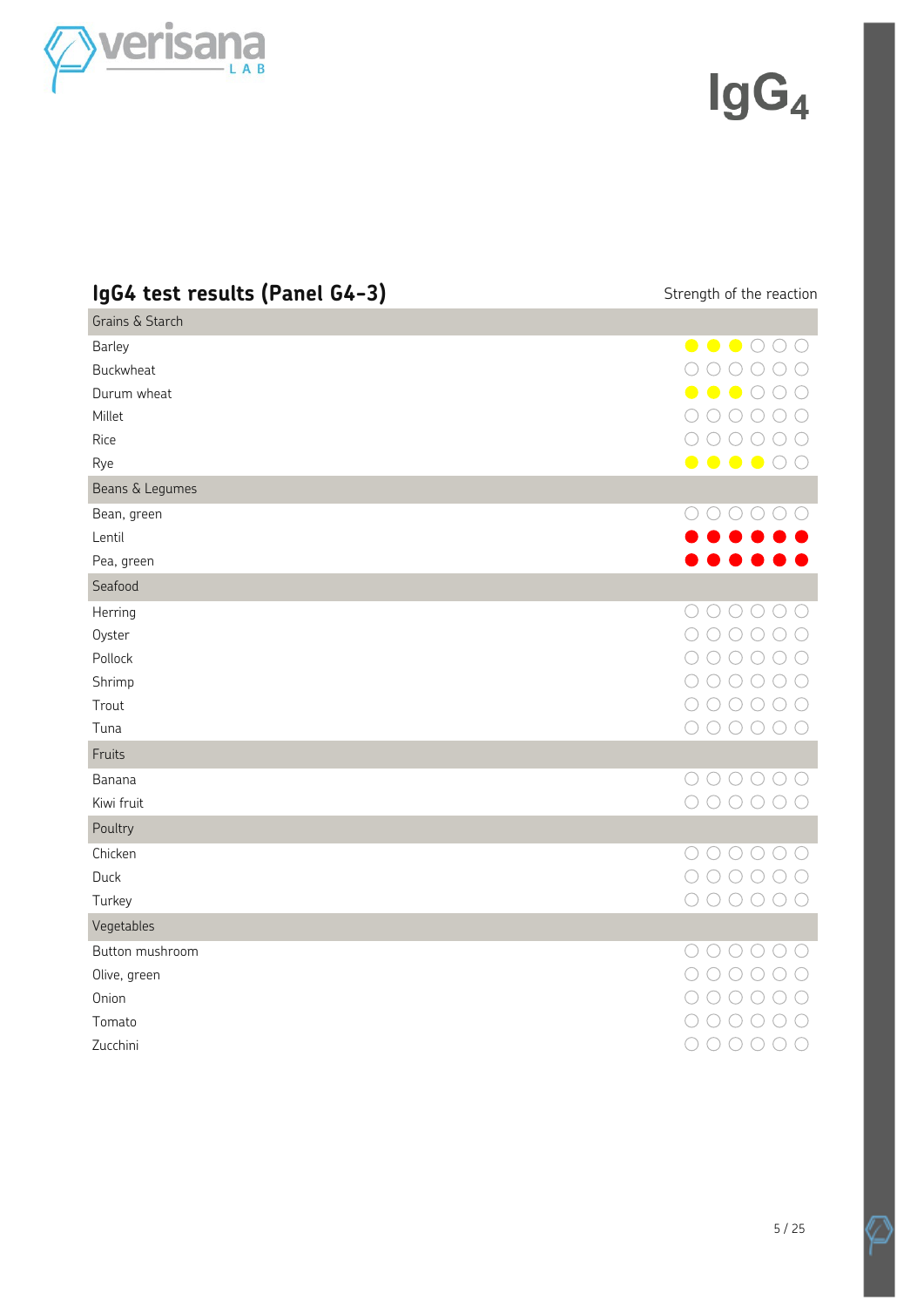

| Fruits         |                                  |
|----------------|----------------------------------|
| Lemon          |                                  |
| Pineapple      |                                  |
| Strawberry     |                                  |
| Milk & Cheeses |                                  |
| Cow's milk     | $\bullet$<br>$\bullet$ $\bullet$ |
| Goat milk      |                                  |
| Sheeps milk    |                                  |
| Seeds          |                                  |
| Pumpkin seed   |                                  |
| Sunflower seed |                                  |
| Spices & Herbs |                                  |
| Ginger         |                                  |
| Goosefoot      |                                  |
| Sweet basil    |                                  |
| Beverages      |                                  |
| Cacao          |                                  |
| Coffee         |                                  |
| Miscellaneous  |                                  |
| gluten         |                                  |
| Mustard        |                                  |

The strength of your reaction is shown by the number of points from green to red (traffic light system) and on a scale from 0 to 6. Cut-off: 0.35 kU/L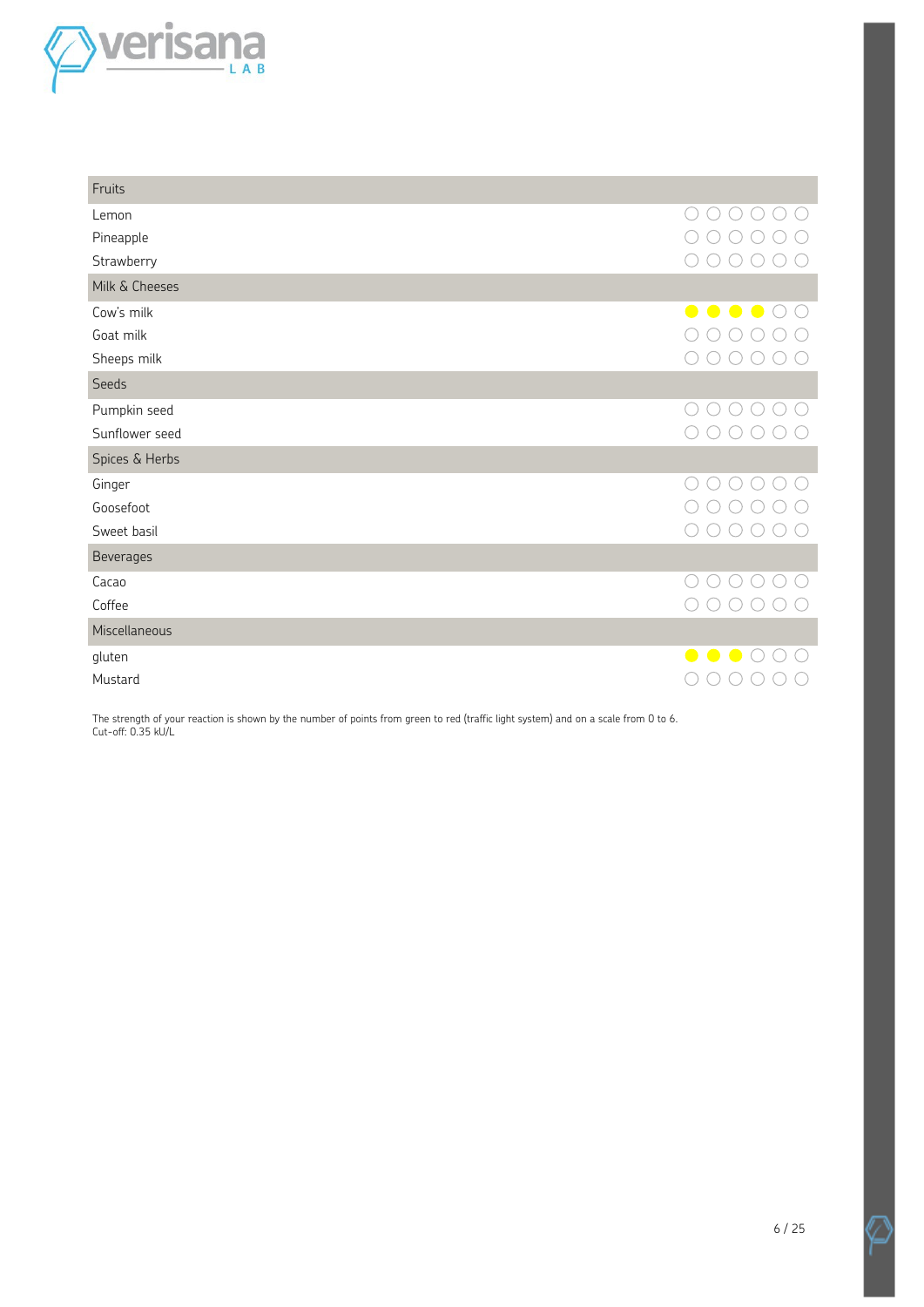

### $\lg G_4$

| IgG4 test results (Panel G4-11) | Strength of the reaction                                                                                                                                                                                                                                                                                                      |
|---------------------------------|-------------------------------------------------------------------------------------------------------------------------------------------------------------------------------------------------------------------------------------------------------------------------------------------------------------------------------|
| Meat, poultry, eggs             |                                                                                                                                                                                                                                                                                                                               |
| beef                            |                                                                                                                                                                                                                                                                                                                               |
| pork                            | $\bigcirc$<br>$\bigcirc$                                                                                                                                                                                                                                                                                                      |
| lamb                            | $\bigcirc$<br>∩<br>$\bigcirc$<br>$\left(\begin{array}{c} \end{array}\right)$<br>$\left(\begin{array}{c} \end{array}\right)$                                                                                                                                                                                                   |
| chicken                         | $\begin{array}{ccc} 0 & 0 & 0 & 0 & 0 \\ 0 & 0 & 0 & 0 & 0 \\ 0 & 0 & 0 & 0 & 0 \\ 0 & 0 & 0 & 0 & 0 \\ 0 & 0 & 0 & 0 & 0 \\ 0 & 0 & 0 & 0 & 0 \\ 0 & 0 & 0 & 0 & 0 \\ 0 & 0 & 0 & 0 & 0 \\ 0 & 0 & 0 & 0 & 0 \\ 0 & 0 & 0 & 0 & 0 \\ 0 & 0 & 0 & 0 & 0 \\ 0 & 0 & 0 & 0 & 0 & 0 \\ 0 & 0 & 0 & 0 & 0 & 0 \\ 0 & 0 & 0 & 0 &$ |
| turkey                          | $\begin{array}{ccc} 0 & 0 & 0 & 0 & 0 \\ 0 & 0 & 0 & 0 & 0 \\ 0 & 0 & 0 & 0 & 0 \\ 0 & 0 & 0 & 0 & 0 \\ 0 & 0 & 0 & 0 & 0 \\ 0 & 0 & 0 & 0 & 0 \\ 0 & 0 & 0 & 0 & 0 \\ 0 & 0 & 0 & 0 & 0 \\ 0 & 0 & 0 & 0 & 0 \\ 0 & 0 & 0 & 0 & 0 & 0 \\ 0 & 0 & 0 & 0 & 0 & 0 \\ 0 & 0 & 0 & 0 & 0 & 0 \\ 0 & 0 & 0 & 0 & 0 & 0 & 0 \\ 0 &$ |
| egg white                       | $O$ $O$<br>$\bigcirc$<br>$\bigcirc$<br>( )                                                                                                                                                                                                                                                                                    |
| egg yolk                        | $O$ $O$ $O$<br>$\bigcirc$<br>◯<br>( )                                                                                                                                                                                                                                                                                         |
| Fish, seafood                   |                                                                                                                                                                                                                                                                                                                               |
| codfish                         | $000000$                                                                                                                                                                                                                                                                                                                      |
| tuna                            |                                                                                                                                                                                                                                                                                                                               |
| salmon                          | $\begin{array}{ccc} \circ & \circ & \circ & \circ & \circ \end{array}$                                                                                                                                                                                                                                                        |
| shrimp                          | 000000                                                                                                                                                                                                                                                                                                                        |
| Dairy products                  |                                                                                                                                                                                                                                                                                                                               |
| cow's milk                      |                                                                                                                                                                                                                                                                                                                               |
| casein                          |                                                                                                                                                                                                                                                                                                                               |
| Cereals                         |                                                                                                                                                                                                                                                                                                                               |
| wheat                           | $\bullet \bullet \bullet \circ \circ$                                                                                                                                                                                                                                                                                         |
| spelt                           | $\bullet\bullet\circ\circ\circ$                                                                                                                                                                                                                                                                                               |
| rye                             | $\bullet\bullet\bullet\circ\circ$                                                                                                                                                                                                                                                                                             |
| oats                            | ⌒<br>$\bigcap$<br>$\bigcirc$<br>$\bigcirc$<br>$\bigcirc$<br>$\left(\begin{array}{c} \end{array}\right)$                                                                                                                                                                                                                       |
| rice                            | $\bigcirc \bigcirc \bigcirc \bigcirc \bigcirc \bigcirc$<br>( )                                                                                                                                                                                                                                                                |
| gluten                          |                                                                                                                                                                                                                                                                                                                               |
| Yeast                           |                                                                                                                                                                                                                                                                                                                               |
| baker' yeast                    | 000000                                                                                                                                                                                                                                                                                                                        |
| Legumes, nuts                   |                                                                                                                                                                                                                                                                                                                               |
| soy                             | $\begin{array}{ccc} & \circ & \circ & \circ & \circ & \circ \end{array}$                                                                                                                                                                                                                                                      |
| peanut                          |                                                                                                                                                                                                                                                                                                                               |
| walnut                          | $\bigcap$<br>◯                                                                                                                                                                                                                                                                                                                |
| hazelnut                        | $\circ$<br>( )<br>( )                                                                                                                                                                                                                                                                                                         |
| almond                          | $\bigcirc$<br>$\bigcirc$                                                                                                                                                                                                                                                                                                      |

Z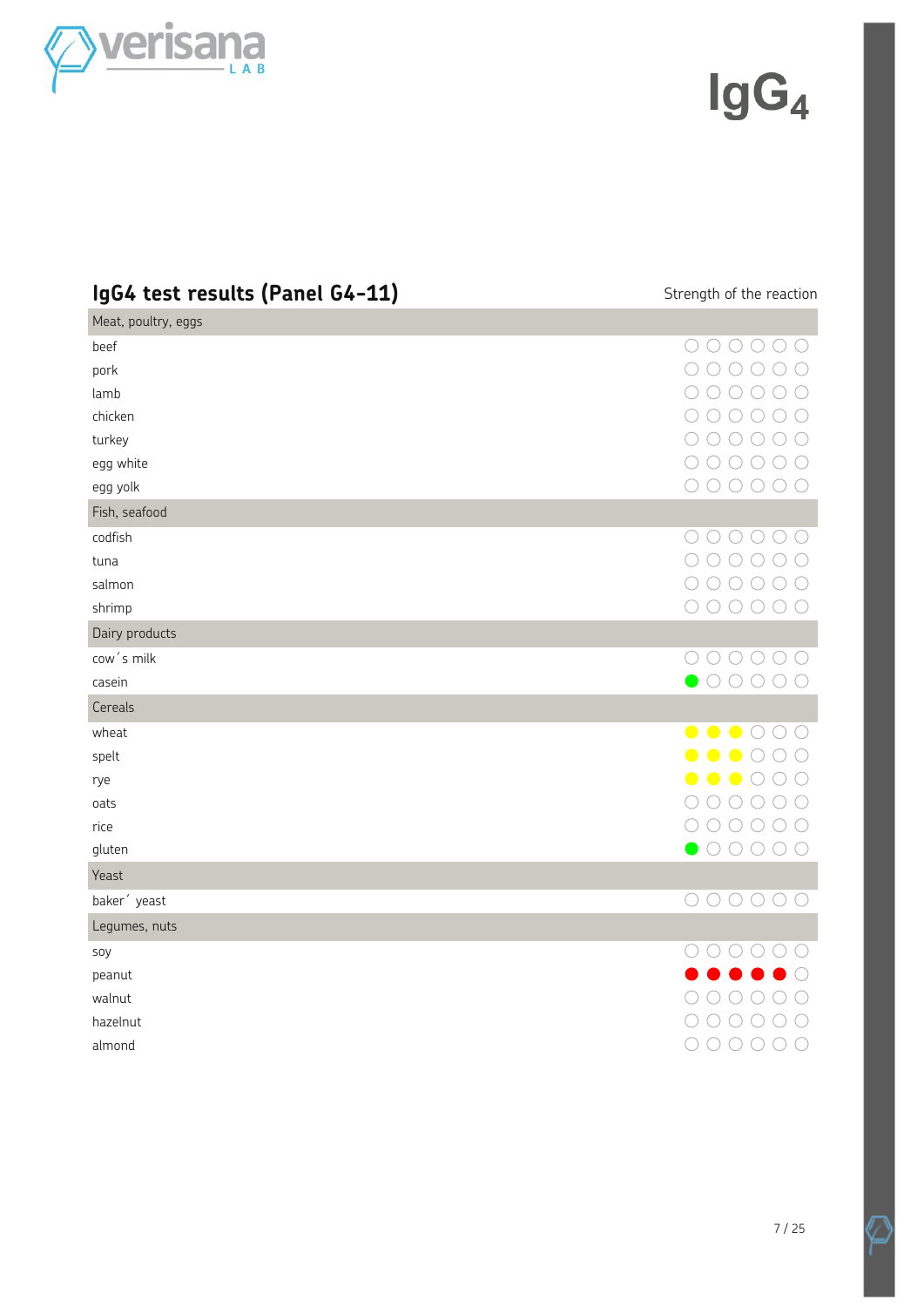

| Vegetables    |    |
|---------------|----|
| potato        | 11 |
| tomato        |    |
| carrot        |    |
| onion         |    |
| celeriac      |    |
| Fruits        |    |
| apple         |    |
| banana        |    |
| kiwi          |    |
| strawberry    |    |
| peach         |    |
| orange        |    |
| Miscellaneous |    |
| coffee        |    |
| black pepper  |    |
| mustard seeds |    |
| sesame        |    |
|               |    |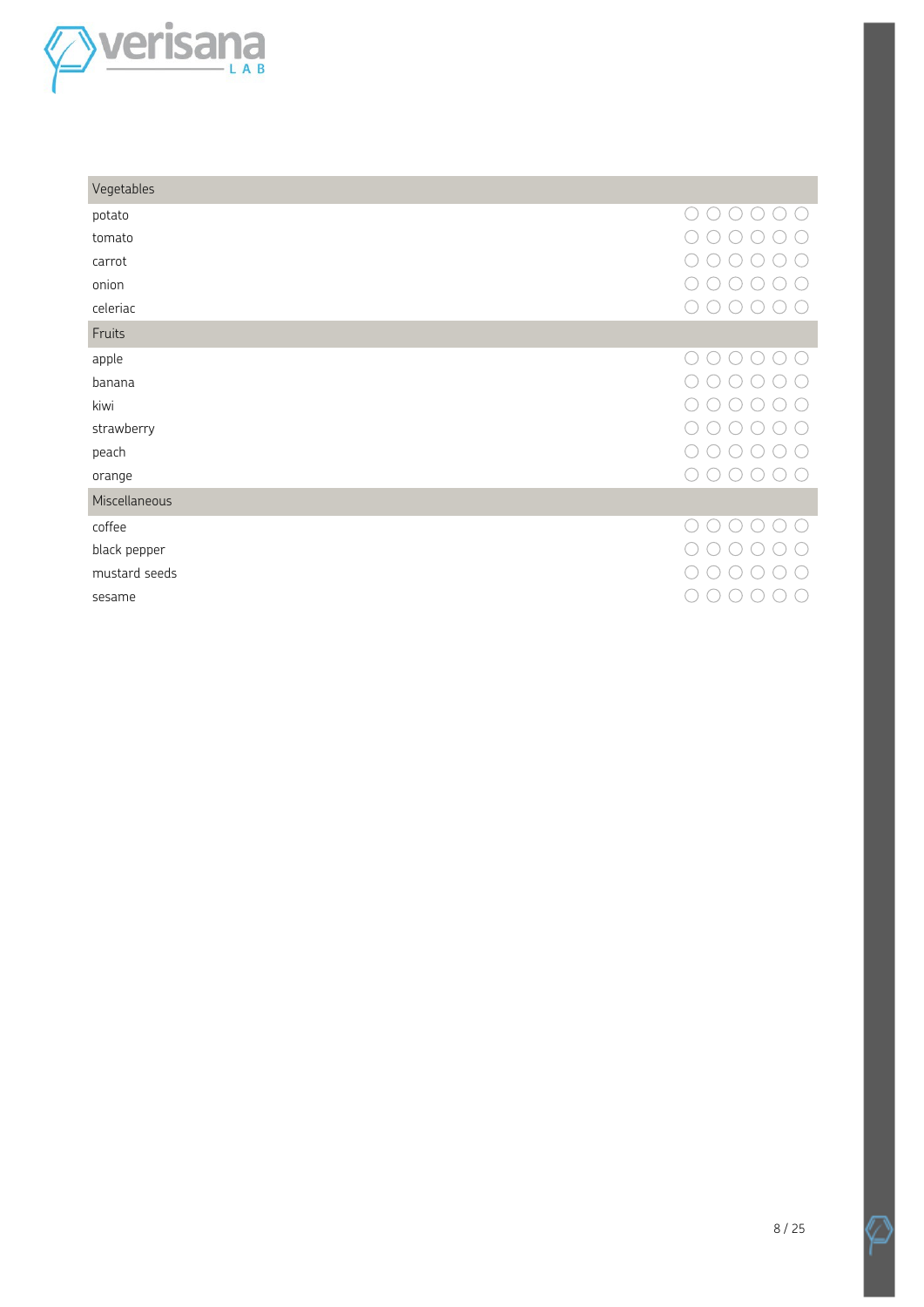

## **IgE**

| IgE test results (Panel E2)          | Strength of the reaction                                               |
|--------------------------------------|------------------------------------------------------------------------|
| Meat, poultry, eggs                  |                                                                        |
| meat mix (beef, pork, chicken, lamb) | $\bigcirc \bigcirc \bigcirc \bigcirc \bigcirc$<br>( )                  |
| egg white                            | $\begin{array}{ccc} & \circ & \circ & \circ & \circ \end{array}$       |
| Fish, seafood                        |                                                                        |
| codfish                              | ( )                                                                    |
| salmon                               | $\bigcirc$                                                             |
| shrimp                               | ( )                                                                    |
| crayfish                             | $\bigcirc$<br>$\bigcirc$<br>( )<br>( )                                 |
| Dairy products                       |                                                                        |
| cow's milk                           | $\begin{array}{ccc} \circ & \circ & \circ & \circ & \circ \end{array}$ |
| Cereals                              |                                                                        |
| wheat                                | $\begin{array}{ccc} \circ & \circ & \circ & \circ & \circ \end{array}$ |
| rice                                 |                                                                        |
| potato                               | $\left(\begin{array}{c} \end{array}\right)$                            |
| Nuts and seeds                       |                                                                        |
| hazelnut                             | $\bigcirc$<br>( )<br>( )<br>( )                                        |
| peanut                               | ○<br>$\bigcirc$<br>( )                                                 |
| almond                               | $\left(\begin{array}{c} \end{array}\right)$<br>( )<br>( )              |
| mustard seeds                        | 000<br>( )<br>( )                                                      |
| Fruits                               |                                                                        |
| apple                                | 00000                                                                  |
| orange                               | $\bigcirc$<br>$\bigcirc$<br>(                                          |
| strawberry                           |                                                                        |
| kiwi                                 | ◯                                                                      |
| peach                                | $\left(\begin{array}{c} \end{array}\right)$<br>$($ )<br>(              |
| Vegetables                           |                                                                        |
| tomato                               | ( )<br>( )                                                             |
| carrot                               |                                                                        |
| celeriac                             |                                                                        |
| soy                                  |                                                                        |

The strength of your reaction is shown by the number of red points and on a scale from 0 to 6. Cut-off: 0.35 kU/: Lower sensitisation levels may also trigger an allergic reaction.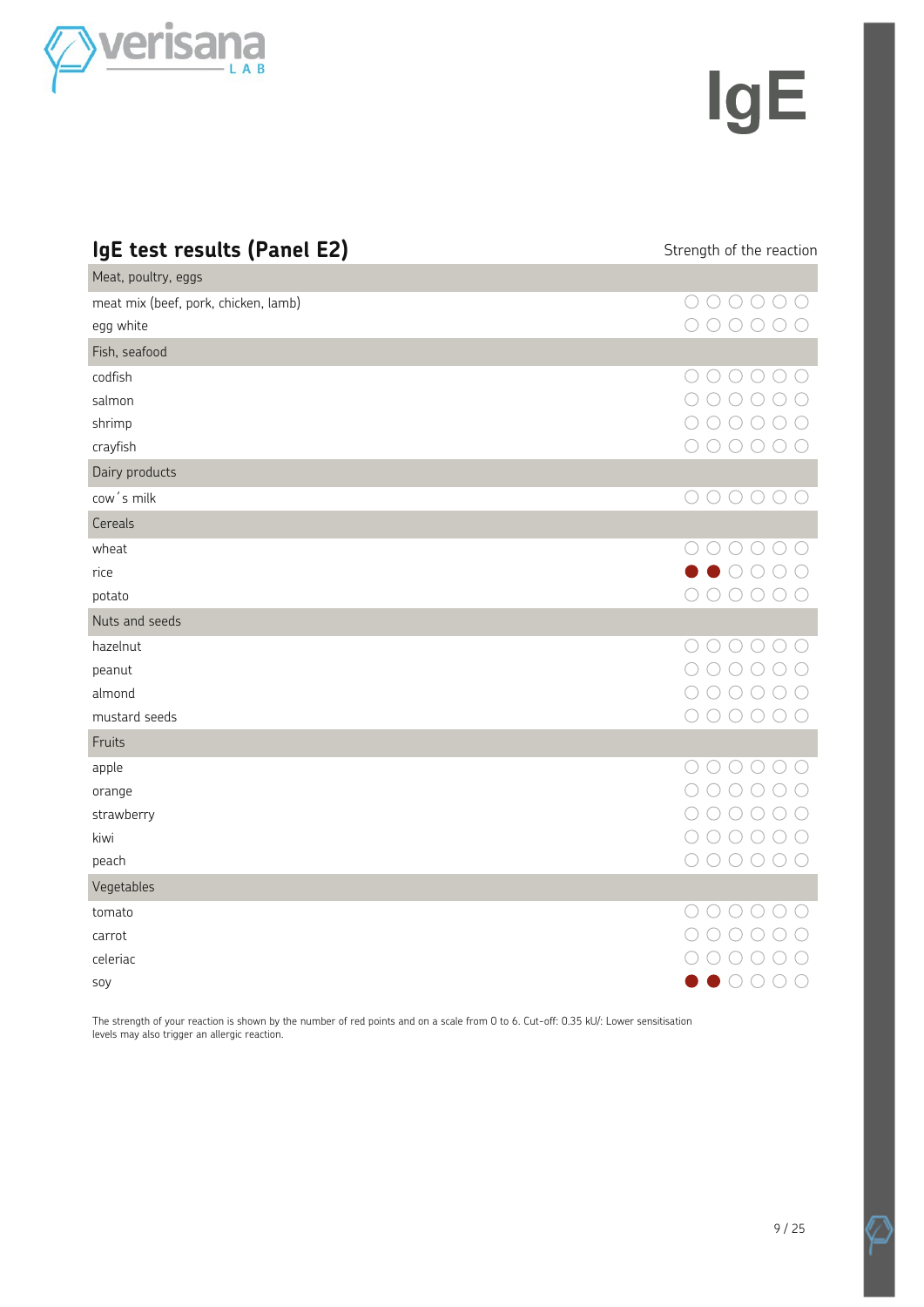

## **IgE**

| IgE test results (Panel E1)                                            | Strength of the reaction                                                                                                                                                                                                                                                                                                        |
|------------------------------------------------------------------------|---------------------------------------------------------------------------------------------------------------------------------------------------------------------------------------------------------------------------------------------------------------------------------------------------------------------------------|
| Weeds                                                                  |                                                                                                                                                                                                                                                                                                                                 |
| common ragweed                                                         | ()()()()                                                                                                                                                                                                                                                                                                                        |
| mugwort                                                                | $\bigcirc$<br>$\bigcirc$                                                                                                                                                                                                                                                                                                        |
| english plantain                                                       | 000                                                                                                                                                                                                                                                                                                                             |
| pellitory                                                              | $\bigcirc$                                                                                                                                                                                                                                                                                                                      |
| House dust mites (Mix)                                                 |                                                                                                                                                                                                                                                                                                                                 |
| dermatophagoides pteronyssinus, dermatophagoides farinae               | $0000000$                                                                                                                                                                                                                                                                                                                       |
| Epithelia                                                              |                                                                                                                                                                                                                                                                                                                                 |
| cat dander                                                             |                                                                                                                                                                                                                                                                                                                                 |
| horse dander                                                           | $\bullet$ 000                                                                                                                                                                                                                                                                                                                   |
| dog dander                                                             | 000000                                                                                                                                                                                                                                                                                                                          |
| Cockroaches (Mix)                                                      |                                                                                                                                                                                                                                                                                                                                 |
| german cockroach, american cockroach                                   | 000000                                                                                                                                                                                                                                                                                                                          |
| Contact allergens                                                      |                                                                                                                                                                                                                                                                                                                                 |
| ficus                                                                  | $\begin{array}{ccc} \circ & \circ & \circ & \circ & \circ \end{array}$                                                                                                                                                                                                                                                          |
| latex                                                                  | 000000                                                                                                                                                                                                                                                                                                                          |
| Mold                                                                   |                                                                                                                                                                                                                                                                                                                                 |
| cladosporium herbarum                                                  | $0000000$                                                                                                                                                                                                                                                                                                                       |
| Tree pollen                                                            |                                                                                                                                                                                                                                                                                                                                 |
| alder                                                                  | 00000                                                                                                                                                                                                                                                                                                                           |
| birch                                                                  | $00000$                                                                                                                                                                                                                                                                                                                         |
| hazelnut                                                               | $\bigcirc$                                                                                                                                                                                                                                                                                                                      |
| olive                                                                  | $\bigcirc$                                                                                                                                                                                                                                                                                                                      |
| poplar                                                                 | $\begin{array}{ccc} 0 & 0 & 0 & 0 \\ 0 & 0 & 0 & 0 \\ 0 & 0 & 0 & 0 \\ 0 & 0 & 0 & 0 \\ 0 & 0 & 0 & 0 \\ 0 & 0 & 0 & 0 \\ 0 & 0 & 0 & 0 \\ 0 & 0 & 0 & 0 \\ 0 & 0 & 0 & 0 \\ 0 & 0 & 0 & 0 \\ 0 & 0 & 0 & 0 & 0 \\ 0 & 0 & 0 & 0 & 0 \\ 0 & 0 & 0 & 0 & 0 \\ 0 & 0 & 0 & 0 & 0 & 0 \\ 0 & 0 & 0 & 0 & 0 & 0 \\ 0 & 0 & 0 & 0 &$ |
| cypress                                                                | $\begin{array}{ccc} \circ & \circ & \circ & \circ & \circ \end{array}$                                                                                                                                                                                                                                                          |
| Grass pollen                                                           |                                                                                                                                                                                                                                                                                                                                 |
| bermuda grass                                                          | $\bigcirc$                                                                                                                                                                                                                                                                                                                      |
| bahia grass                                                            | 00000                                                                                                                                                                                                                                                                                                                           |
| timothy grass                                                          | $\bigcirc$                                                                                                                                                                                                                                                                                                                      |
| rye                                                                    |                                                                                                                                                                                                                                                                                                                                 |
| mix (sweet vernal grass, orchard grass, ryegrass, kentucky blue grass) | $\begin{array}{ccc} & \circ & \circ & \circ & \circ \end{array}$                                                                                                                                                                                                                                                                |

The strength of your reaction is shown by the number of red points and on a scale from 0 to 6. Cut-off: 0.35 kU/: Lower sensitisation levels may also trigger an allergic reaction.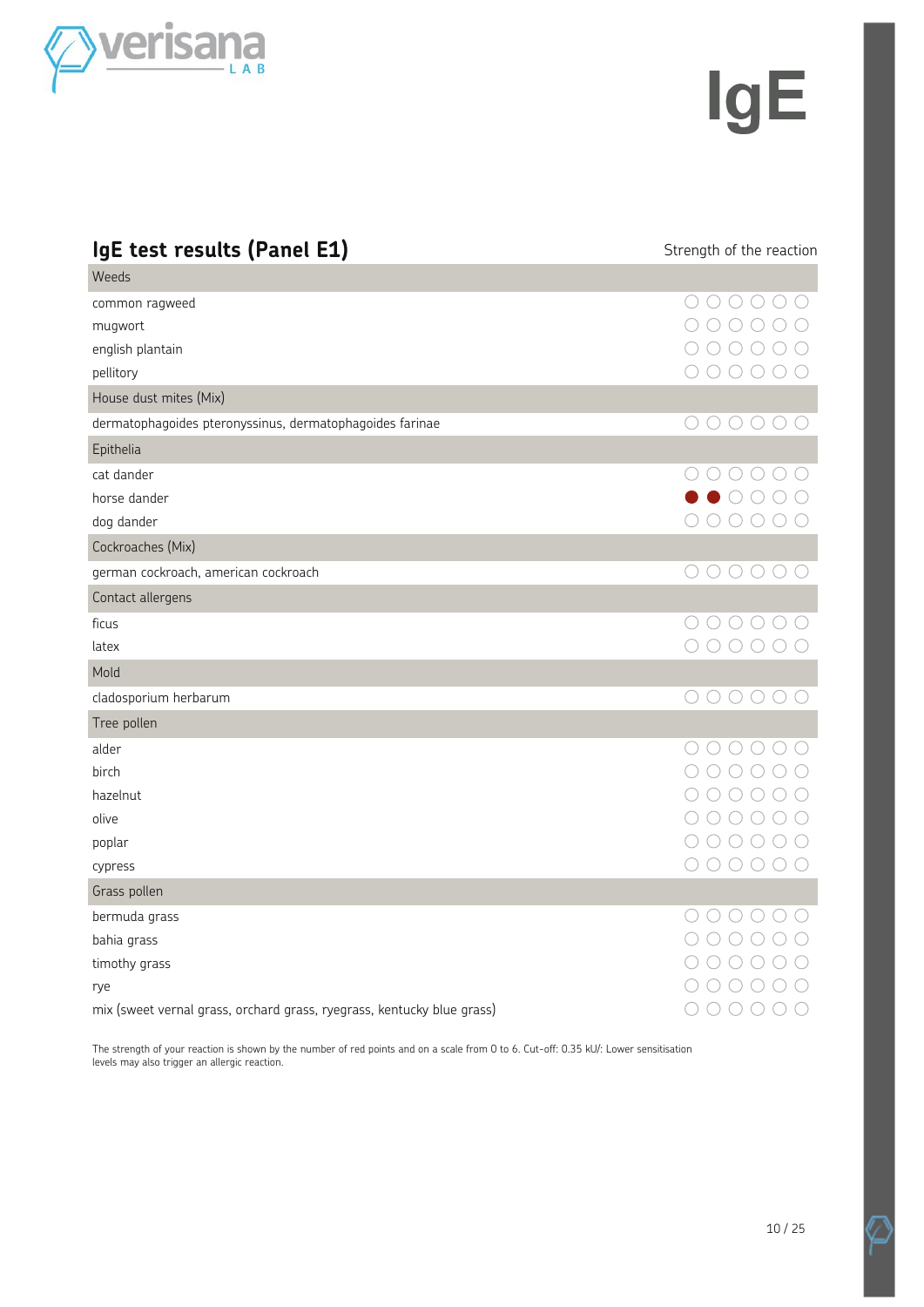

#### **EVALUATION OF YOUR IgG4 RESULTS**

#### **What did we test for you?**

The concentrations of different specific immunoglobulins of the type IgG4 were measured in your blood. If the concentrations of these IgG4 antibodies to a specific food item are increased, this is merely an initial indication that your immune system is dealing more intensely with the food item in question.

However, there is no effect yet, for example because the intestinal barrier is still intact or intact again. It is thus also possible to have elevated IgG4 levels without experiencing any symptoms. When symptoms are manifest and a disturbance of the intestinal barrier is suspected, avoiding or rotating these foods is very often associated with an improvement in the symptoms.

Medical experience has shown that there is frequently a connection between the food intolerance and the IgG4 antibody levels in the blood. Contrary to food allergies, the reactions in persons with food intolerances are delayed. The disease symptoms are often only noticed a few days after the respective food item was consumed. From time to time there is also a connection between foods that are frequently consumed, so-called "favourite foods", and the foods that trigger a reaction. In these cases, i.e. when these foods are consumed regularly, it is no longer possible to determine a delayed reaction because the symptoms are permanently present.

#### **What does your results report tell you?**

In your results report for IgG4, the most common allergens that can trigger food intolerances were analysed as individual allergens or mixed allergens You can see how strongly your body reacted to the respective foods on the scale from 1 to 6. Levels 1 and 2 indicate a minimal to weak reaction, levels 3 and 4 indicate a mild to moderate reaction, and levels 5 and 6 indicate a strong reaction.

**Please note:** To avoid nutritional deficiencies, major dietary changes should only be introduced in consultation with a dietitian. An increased IgG4 concentration in the blood alone does not mean that you have a food intolerance. As mentioned above, a connection is only highly likely if this finding is accompanied by symptoms!

In the event of persistent symptoms and normal IgG4 values, other intolerances or allergy forms may be the root cause of your complaints. Possible reasons include gluten or lactose intolerance, fructose malabsorption, T-cell mediated allergies or pseudoallergies, all of which require special diagnostics. Should you suffer from histamine, fructose or lactose intolerance, your diet should be low in histamines or fructose or free from lactose. If you suffer from gluten intolerance, you should avoid foods that contain gluten. Ask your doctor or therapist for more information.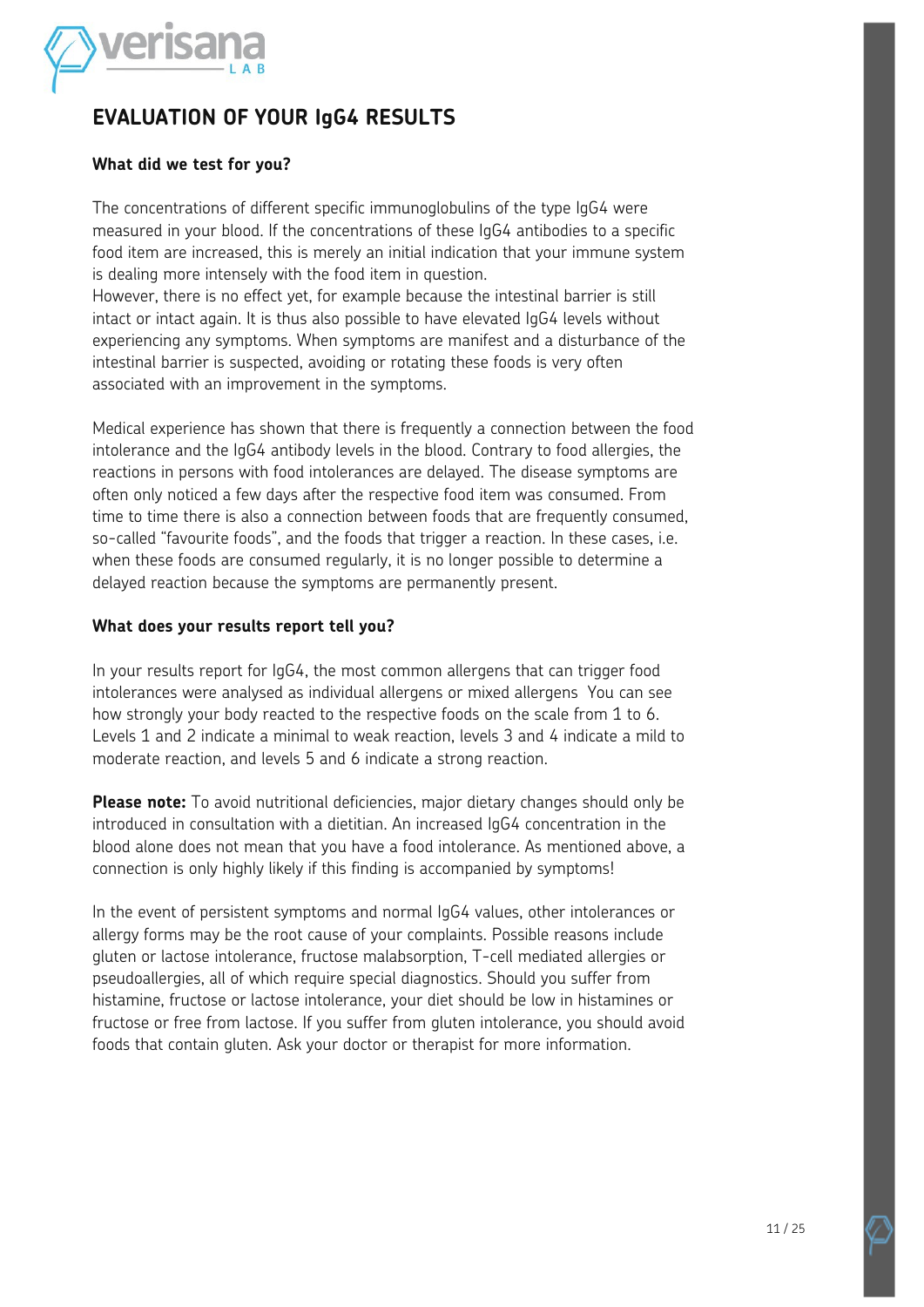

#### **FROM THE TEST RESULT TO DIETARY CHANGES**

Foods that trigger a weak reaction up to level 2 can be consumed if no intolerances that are due to other causes are present. However, hypersensitivity could develop with frequent consumption of these foods.

If you have complaints which you suspect are connected to your diet, you should at least rotate foods that trigger a reaction of level 3 or above and consistently avoid foods that trigger a reaction of level 5 for 6 months to begin with! To help you achieve this, this report comes with a recommendation for an individualised rotation diet that is based on your test results.

**Note:** Even an increased number of only slightly elevated antibody levels can affect your health! The illustration in box form helps you to intuitively recognise how the reactions are distributed. If you suffer from complaints, you should try to follow the recommended exclusion or rotation diet for at least 6 months to give your intestine enough time to recover. After that, you can gradually reintroduce these foods.

**Caution:** Please do not replace any foods with other foods to which you reacted in the IgE antibody test, even if you do not experience any symptoms after consuming them!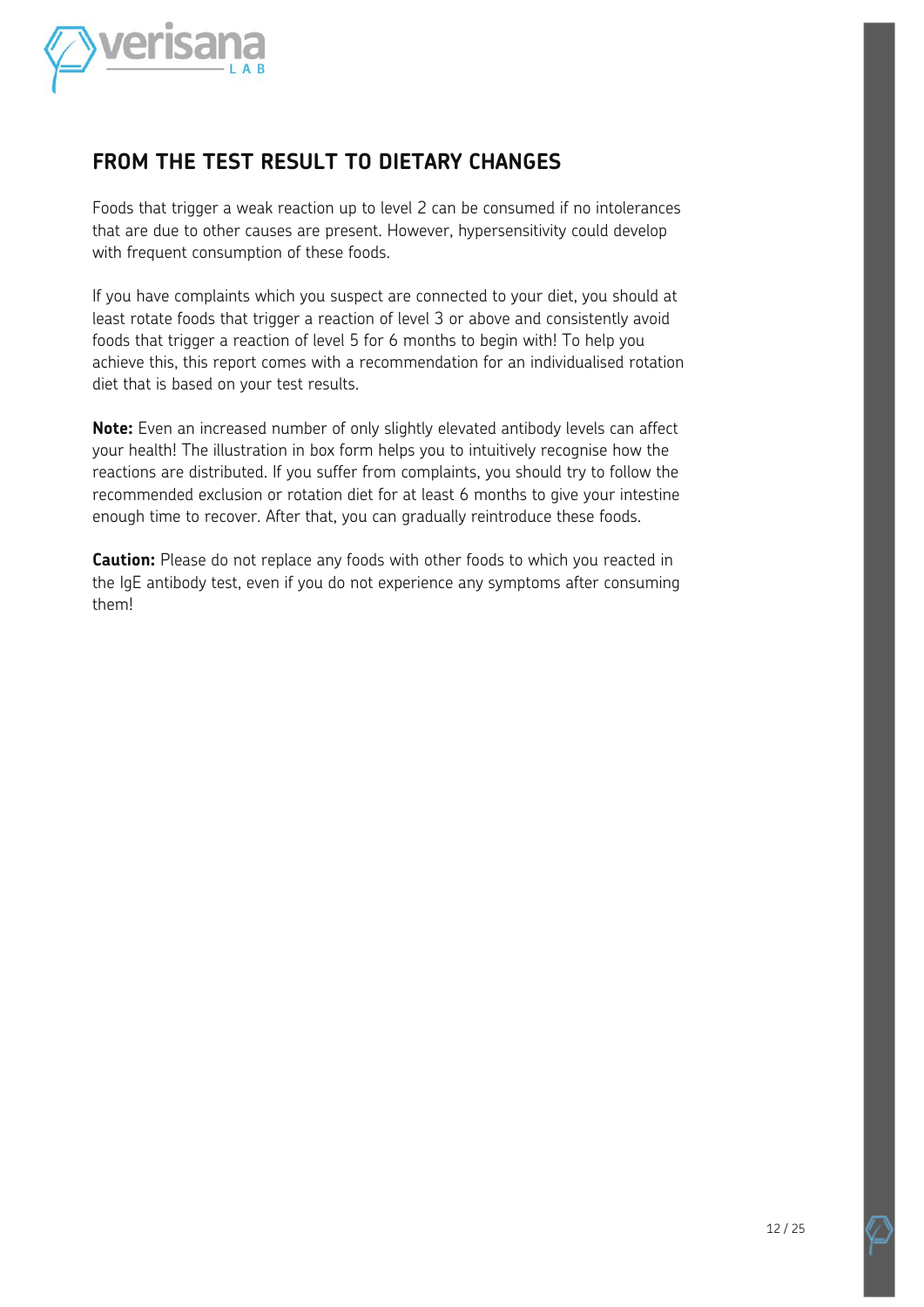

#### **EVALUATION OF YOUR IgE RESULTS**

#### **What did we test for you?**

The most common and most relevant food allergens in Europe were tested. To do this, we measured the concentrations of immunoglobulins E in your blood. The classic food allergies (type 1), such as hay fever or a peanut allergy, are mediated by IgE. If immunoglobulins E are detected, this serves as confirmation that sensitisation to specific foods is present. Chemically speaking, immunoglobulins are protein molecules. Modern laboratory methods allow us to determine based on a blood test which foods the body is sensitised to.

#### **What does your results report tell you?**

In the results report for IgE, different foods or representative food groups are listed. You can see how strongly your body reacted to the respective foods on the scale from 1 to 6. A "1" indicates weak sensitisation and a "6" indicates very strong sensitisation. This alone does not mean that you have an allergy; it only means that your body has an increased propensity to develop an allergic reaction! Please also remember that everybody reacts differently and that a food allergy may also be present if the test result appears to be normal. That is why it is important to pay close attention to possible symptoms (e.g. furry feeling or swelling in the mouth, gastrointestinal complaints, skin reactions).

In case of increased specific IgE results and related symptoms which occur immediately or within two hours (up to six hours in isolated cases), medical counselling including a thorough medical history by a therapist experienced in treating allergies is advisable.

In case of an IgE reaction to foods it is common that a cross-reaction with inhaled allergens is the actual cause. To narrow this down, further tests are required and will be recommended by your consultant or therapist.

This test cannot and will not replace a medical consultation including a thorough medical history by a consultant or therapist. In case of an IgE reaction to a food that is accompanied by acute symptoms, please discuss the further procedure with a therapist who is experienced in diagnosing allergies. As a general rule, you should try to avoid any food that triggers a reaction. However, completely avoiding the food may trigger an even stronger reaction if the food item is consumed again after a longer period of abstinence and is therefore not advisable.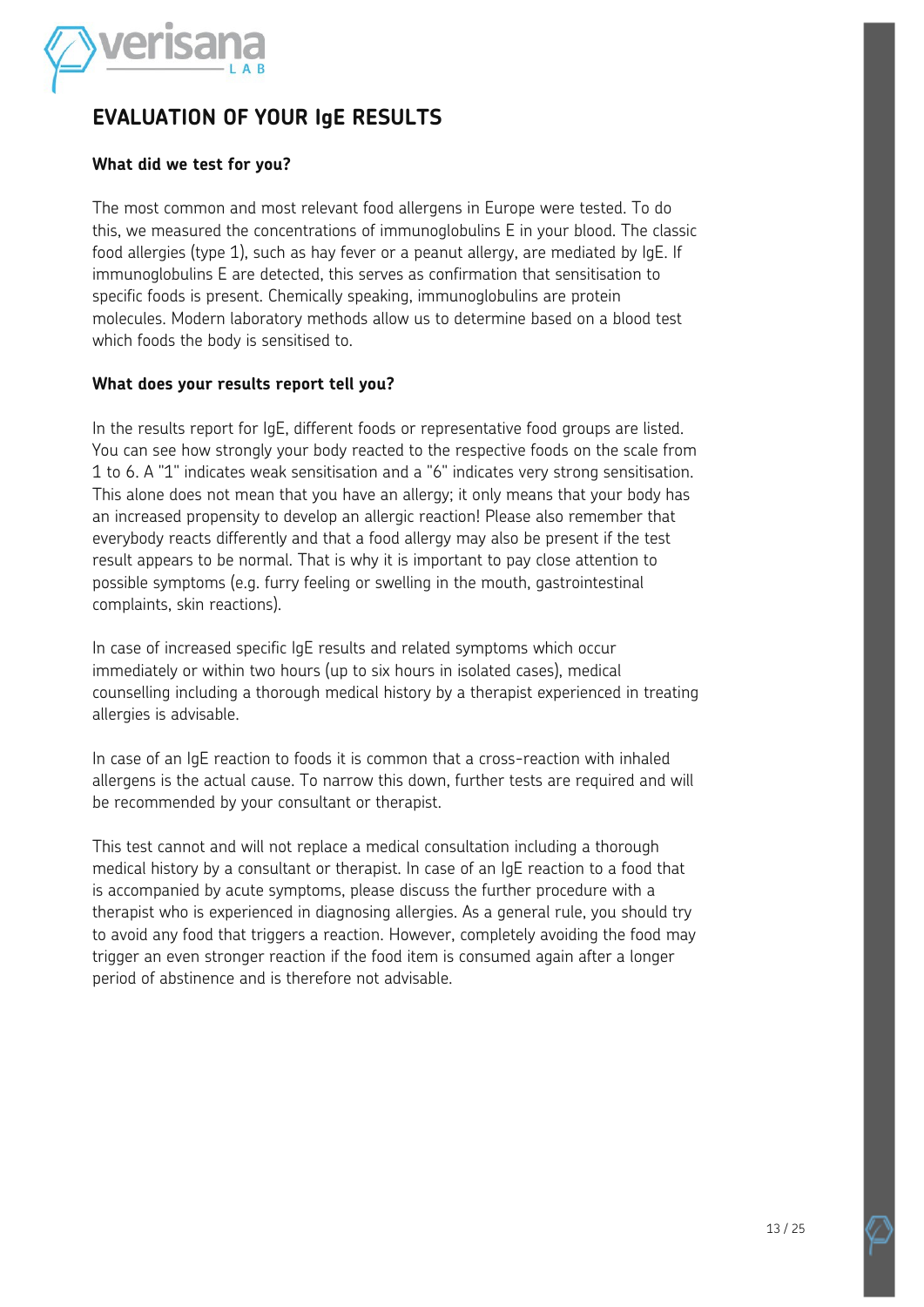

#### **A sick intestine**

A sick intestine is susceptible to specific allergens and other toxic substances from the consumed foods or food components. The disease, or rather the knowledge about it, is still at a very early stage. So early, that there is not even a German name for it yet. In the current technical jargon, the name "leaky gut syndrome" is used. As a result of this disease, affected patients frequently develop chronic inflammations which, usually unnoticed, lead to an unwanted concentration of toxins in the digestive tract (ammonium and histamine), along with an inadequate digestion of the food pulp. These toxins, in turn, put a strain on the metabolic organs due to the permeability of the intestine, thus triggering the typical symptoms.

#### **INDIVIDUAL RECOMMENDATIONS FOR A HEALTHY INTESTINE**

If you are diagnosed with a food intolerance, this is no reason to give up: You should see this as an opportunity to take your health into your own hands and do to something for your well-being!

The good news is that you can generally be proactive when it comes to food intolerances. If you free your intestine from the incriminating foods, prevent or eliminate toxic substances such as ammonium and excessive histamine, you will make a decisive step in supporting the regeneration of your intestine. Perhaps you will be able to introduce your favourite foods back into your diet in half a years' time.

Experience from holistic practitioners has shown that temporary abstinence from the causative foods, along with targeted therapy to allow the intestine to regenerate, can relieve the intestine and improve symptoms.

One good way to do this is to follow a rotation diet. A rotation diet serves to bring some variety into your diet and to disburden your body. Allergy patients frequently react simultaneously to different plants and their families. They suffer from cross-allergies (also known as cross-reactions). The reason for this is usually that there are botanical similarities that cause similar or identical allergens to be present in different foods. The basic idea behind a rotation diet is to eat a specific food and its close relatives from the same family of foods only once every four or seven days in order to decrease the stress on the intestine.

Your body needs approximately 3-4 days to fully excrete a food item. If you have an unbalanced diet, a particular food item can remain in the intestine longer due to the repeated consumption.

As a result, decaying processes, antibodies and intolerances to these foods can develop.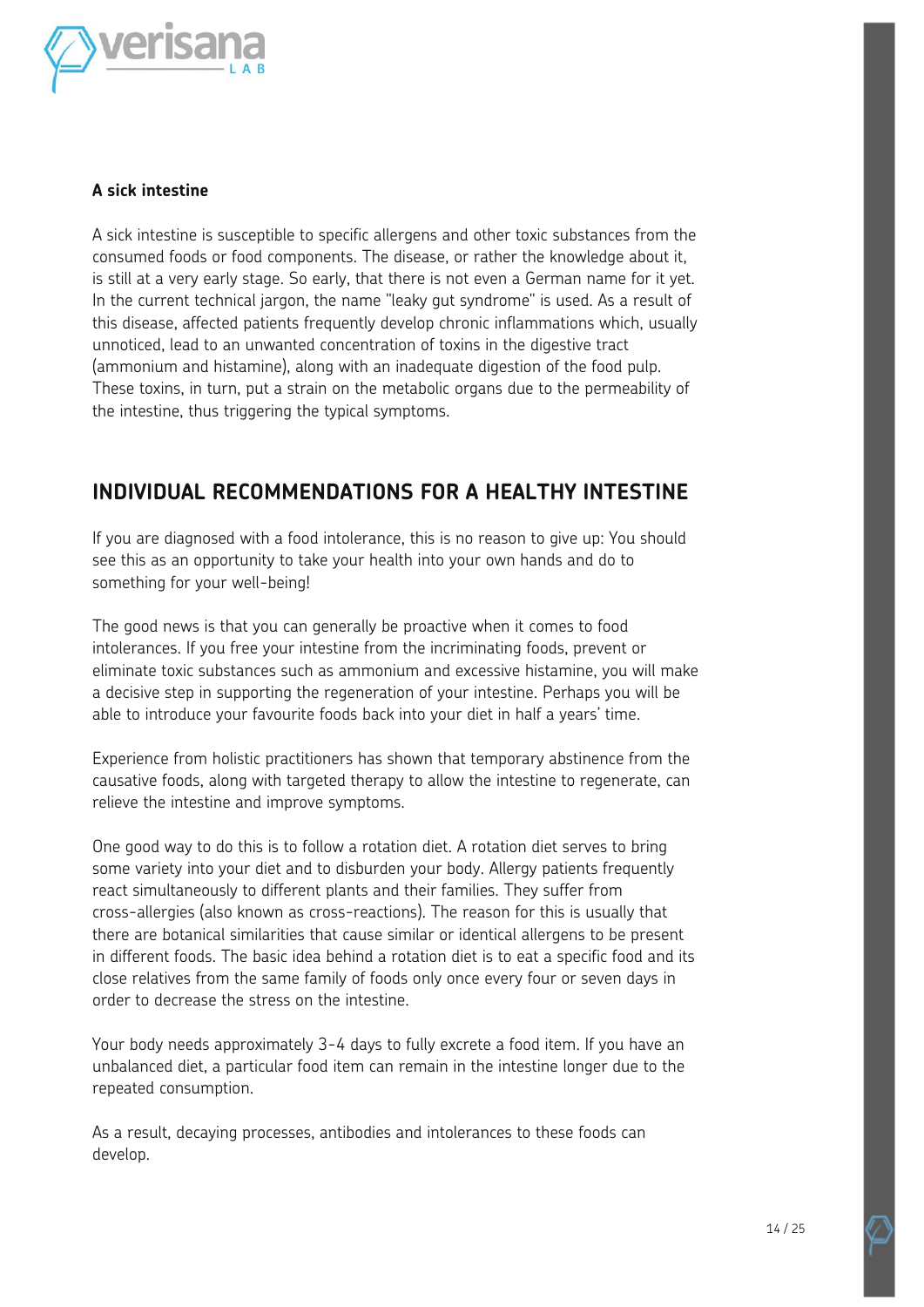

Following the 4-day rotation diet helps activate your metabolism. Natural food supplements or medical devices can be used to support the detoxification process and regular purification of the entire body. Ask your consultant or therapist about these options!

Below we have developed an individual table that you can use for your rotation. We have spread foods over four days to ensure that foods from the same family are consumed at most one time in the four-day period. This means that, on a given day, you can choose freely among the foods of the respective day and consume them as often as you like. On the next day, however, you should choose only the foods of the second day, and so on.

**Tip:** Mark the 4-day rotation diet in your calendar in colour, e.g. blue for the first day, yellow for the second day, green for the third day and orange for the fourth day. When you look at your calendar, you will be able to see the current day at a glance, so that you don't get mixed up. Try to follow the rotation diet for 6 months to begin with in order to give your intestine enough time to recover and to allow the food intolerances to regress. After that, you can gradually try to reintroduce the foods back into your diet. Please refer to the section "Reintroducing foods" for some general tips and advice on how to do this.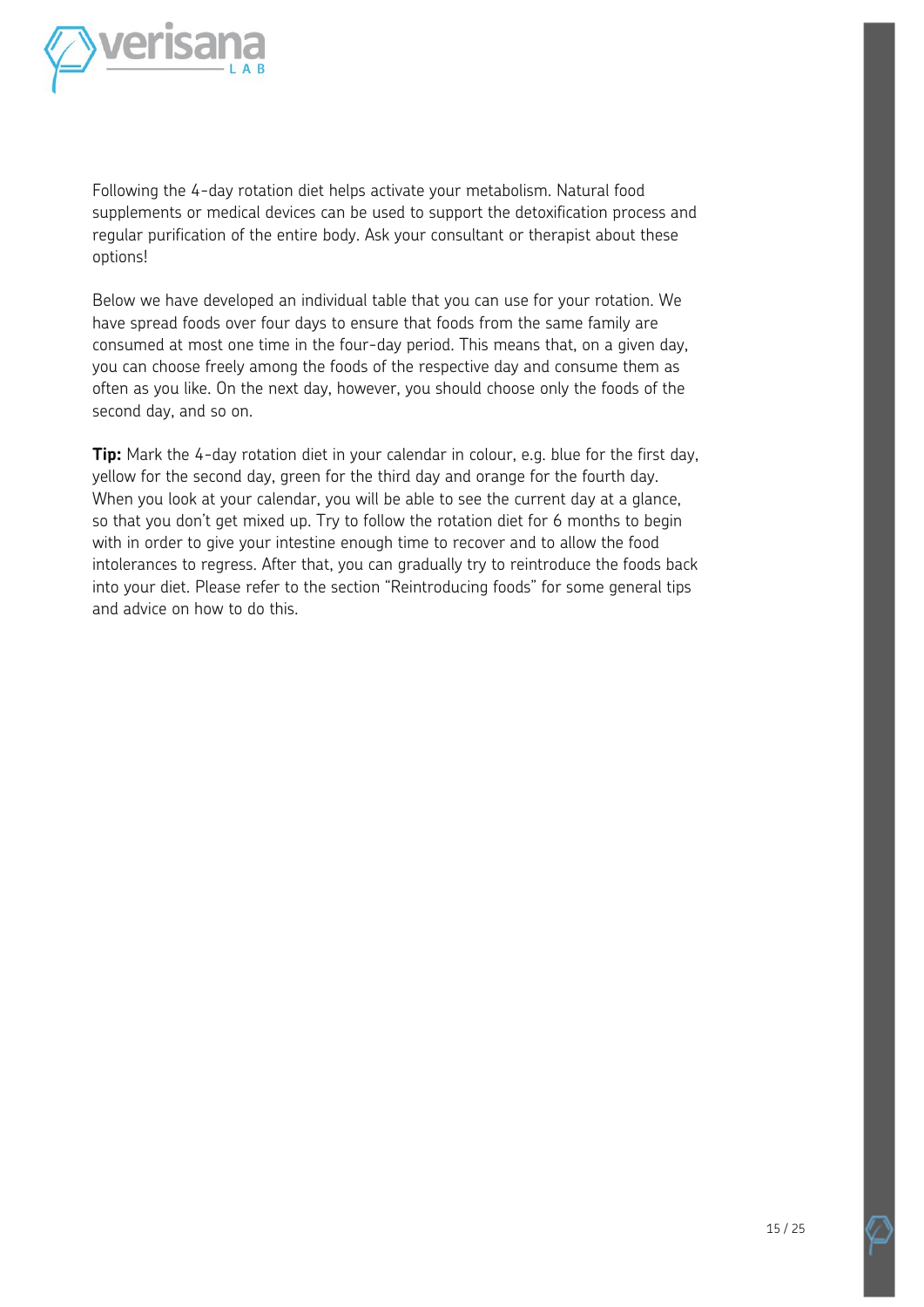

#### **INDIVIDUAL 4-DAY ROTATION**

The table below shows all food items in a 4-day plan. The strength of the food intolerance is indicated on a scale from 1 to 6 in your report. From a level of 3, if symptoms are present, these foods should be excluded from the diet or at least rotated for a minimum of 6 months where possible. From a level of 5, the foods should be altogether avoided for at least 6 months. An unbalanced diet and mineral deficits slow down the metabolism. The 4-day rotation activates the metabolism, stabilises the blood glucose level and helps reduce potential immune reactions in the intestinal mucosa.

**Please note:** Foods to which you exhibited an immediate reaction (e.g. swelling in the mouth or throat, furry feeling, runny nose, teary or red eyes, severe gastrointestinal symptoms, skin reactions) must be avoided at all costs. There is a potential risk of anaphylactic shock! Foods for which sensitisation was shown in the concurrent IgE test but which did not trigger a reaction should not be consumed more frequently as a replacement for foods that are omitted, as this can lead to overstimulation.

#### **Additional advice:**

- Enjoy coffee, black tea or alcohol only in moderation.
- You should preferably use natural sea salt to season your food. Fresh herbs are a good alternative and addition.
- Consuming too much food during a meal puts too much pressure on the digestive system.
- Make sure that you drink plenty of fluids (drink at least 2 Litres of water, still mineral water or weak herbal tea per day – coffee, black tea, juices and alcohol don't count towards this!)
- You should always buy and prepare ingredients when they are fresh. Avoid ready-made products! Look at the E-numbers!
- If possible, avoid sauces and coated foods. Use only small quantities of hardened, spreadable fats (margarine).
- Use the rotation overview table also when eating at restaurant, while on a trip or on holiday.

During the first days of a diet, the symptoms may be aggravated. You may also feel hungry even though you are eating enough. Once these "withdrawal symptoms" have disappeared after a few days, you will soon notice a marked improvement in your health; this means that the dietary changes are taking effect. Now you have to allow your intestine enough time to regenerate and avoid putting too much strain on it again.

#### **After about 6 months you can gradually reintroduce the foods you previously avoided into your diet.**

If you continue with the basic idea of the rotation and follow a balanced diet, you are making an important contribution to your intestinal health.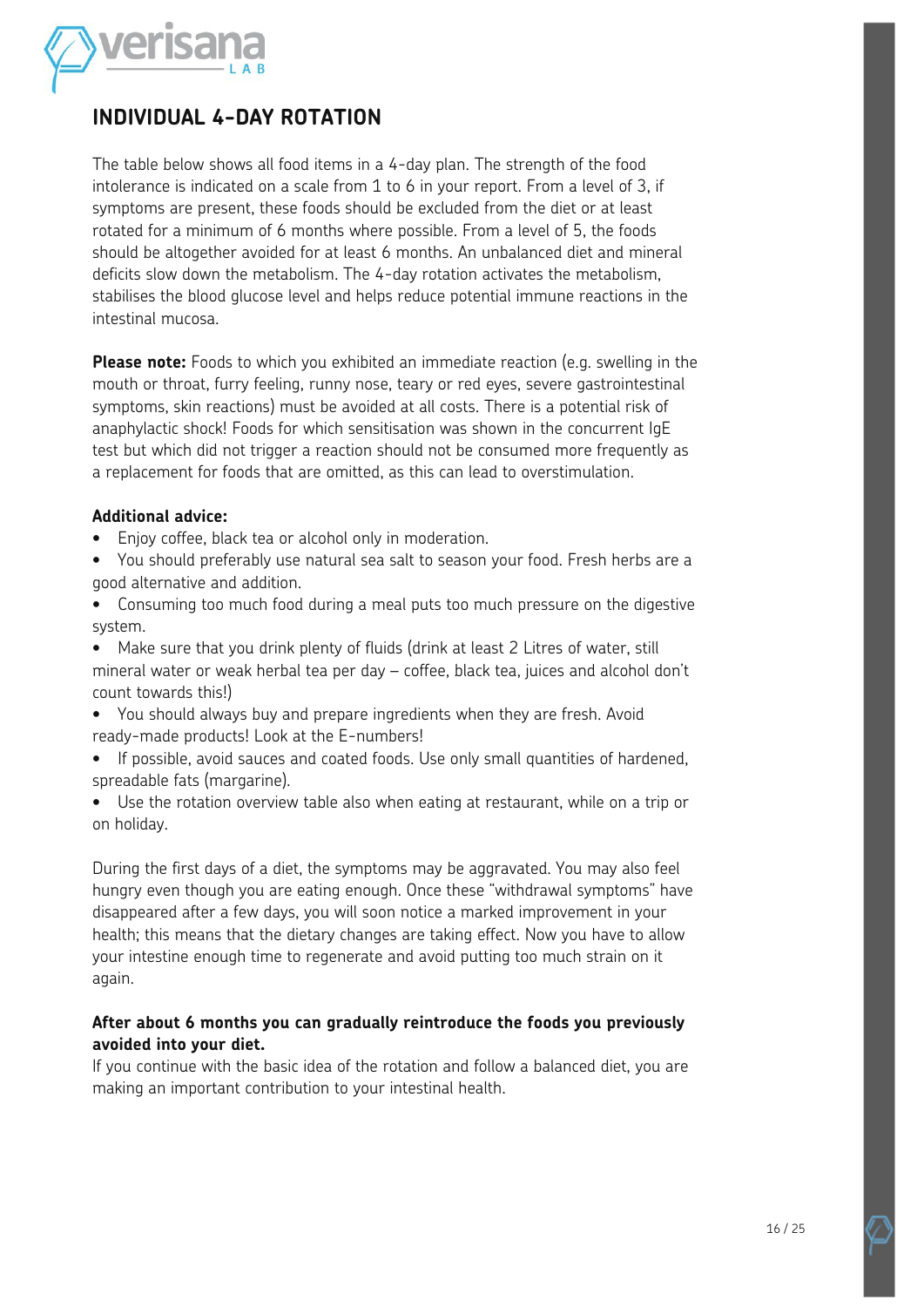

#### **REINTRODUCING FOODS**

If you tested positive for some foods and followed the recommended abstinence periods, after 6 months you will gradually start introducing the foods that you avoided back into your diet. After abstaining from certain foods and after successfully restoring the natural balance in the digestive tract, the foods are tolerated again.

#### **A few tips on how to gradually return to a regular diet:**

- As a general rule, you should proceed slowly. Only ever introduce one food item back into your diet and try to wait at least another week before introducing the next "new" food item.
- The best approach is to start with the food items to which you had the weakest reaction.
- Give your body 4 days' time to get used to this food again. Pay attention to how you tolerate the product. If the symptoms don't return, you can fully introduce this food item back into your dietary plan. In some cases, the intolerance can develop again at a later point in time, or new intolerances can develop. Your personal consultant will advise you on what other measures you can take to specifically promote the recovery and regeneration of the intestinal mucosa.

Repeating the test after roughly a year is expedient whenever symptoms reappear or as a preventive measure. If you have any questions, please ask your pharmacist, therapist or consultant first.

**Note:** If you develop symptoms after consuming dairy products or products that contain gluten, you should always bear in mind that you may suffer from lactose or gluten intolerance. If corresponding symptoms occur, fructose malabsorption and histamine intolerance should also not be disregarded. Further testing may be required to clarify this. Please discuss this with your consultant.

#### **Your Verisana Team!**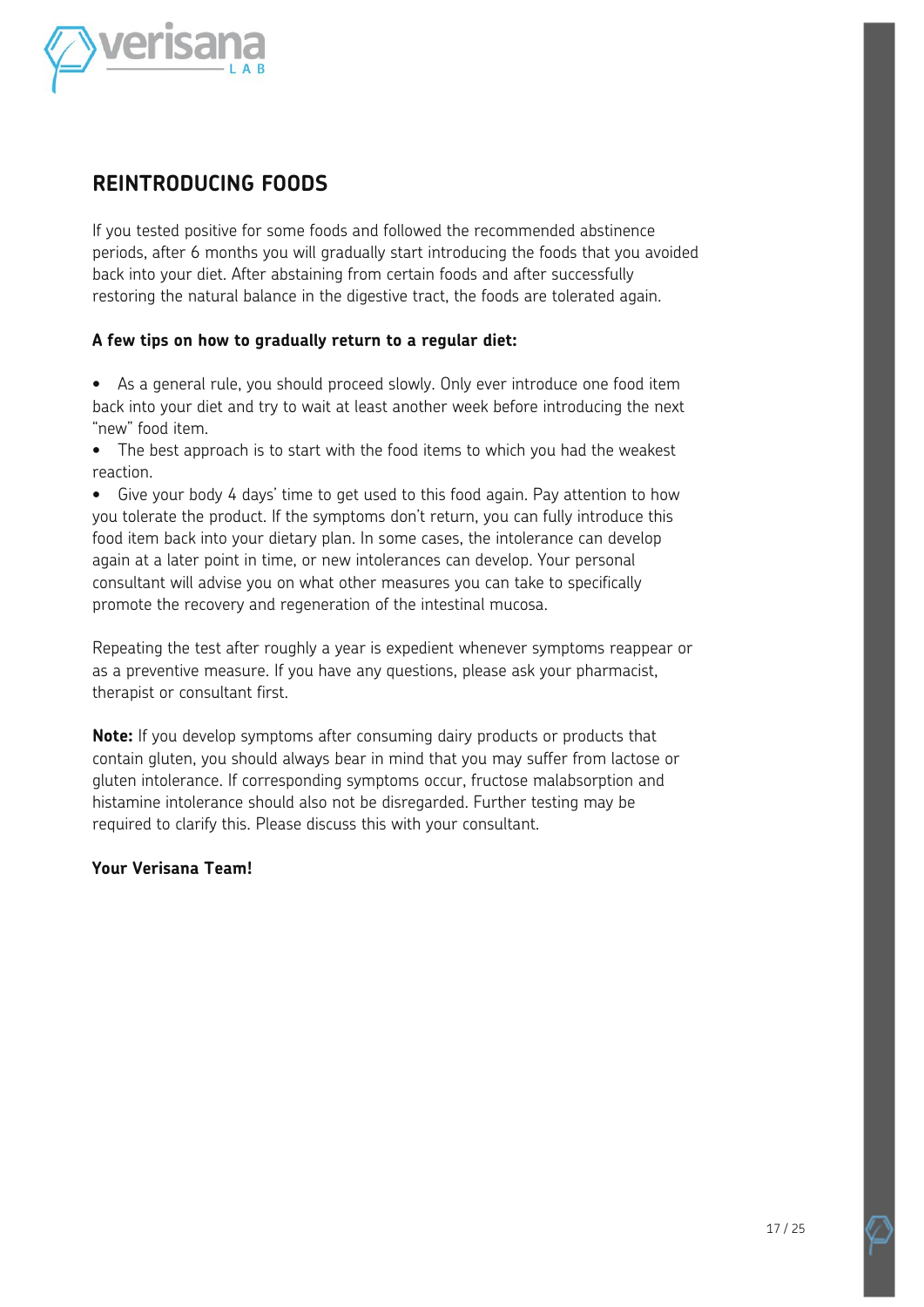

#### **GLOSSARY - EXPLANATION OF IMPORTANT TERMS**

**Allergens:** Antigens are structures that can trigger a hypersensitivity reaction by specific cells of the body. Examples of allergens are: Animal hair, grass pollens, herbs or trees, fungal spores, food components.

**Allergy:** An allergy is an overreaction of the immune system to partly natural substances. Four different allergy types are differentiated whose reaction cascade is mediated either by immunoglobulins or directly by cells. A type I allergic reaction is also known as an immediate-type allergy. It is usually the underlying cause of e.g. classic hay fever, but can also trigger serious reactions and, over several stages, develop into asthma.

**Ammonium:** Undigested protein is converted first to ammonia and then to ammonia in the intestine. Ammonium is a toxin from the digestive tract that is usually broken down by the liver and excreted via the kidneys as urea. An intestinal environment that is not intact, too much protein and, as a result of this, too much ammonium take up valuable detoxification efforts of the liver and kidneys.

**Antigen:** A substance that is recognised by the immune system as an intruder and against which specific antibodies can be formed. Antigens have to exceed a specific size to be recognised. Fully digested food that has been broken down into individual building blocks and short chains is no longer recognised, but larger fragments, such as protein molecules or particularly stable structures, are recognised.

**Antibodies:** Protein molecule that is formed by the defence cells to recognise, mark and eliminate something that is "different" from the body's own components. An antibody very specifically recognises characteristic three-dimensional structures on foreign substances. After being recognised by antibodies, these substances are marked, which triggers different defence mechanisms of the immune system.

**Blood test:** The quantity of immunoglobulins in the blood that are not bound to cells is measured in the blood test. Depending on the test system being used, either capillary or venous blood is collected for a blood test. Because the concentration of free antibodies in the blood only increases after contact with the allergen and drops again if there is no contact for a longer period, there are natural fluctuations in the measured concentration. Taking antihistamines has no effect on the concentration. A blood test is highly specific and sensitive. The correlation to an allergy is higher than with the prick test.

**Intestinal cleansing:** Everything that is ingested via the mouth passes through the intestine, the most important organ of the digestive system. All of the components that can be used by the body are broken up here and absorbed by the intestinal mucosa. All other components that cannot be used are excreted again; however, small remnants can remain in the intestine and can accumulate in or on the lining of the bowel or the intestinal villi. Intestinal cleansing aims at removing these remnants as much as possible, thus supporting the natural function and regeneration of the intestinal mucosa. This is done either by a kind of intense irrigation, which can be achieved by ingesting specific substances that draw water into the intestine, or by ingesting substances that specifically bind to the remnants, allowing the intestine to eliminate them from the body.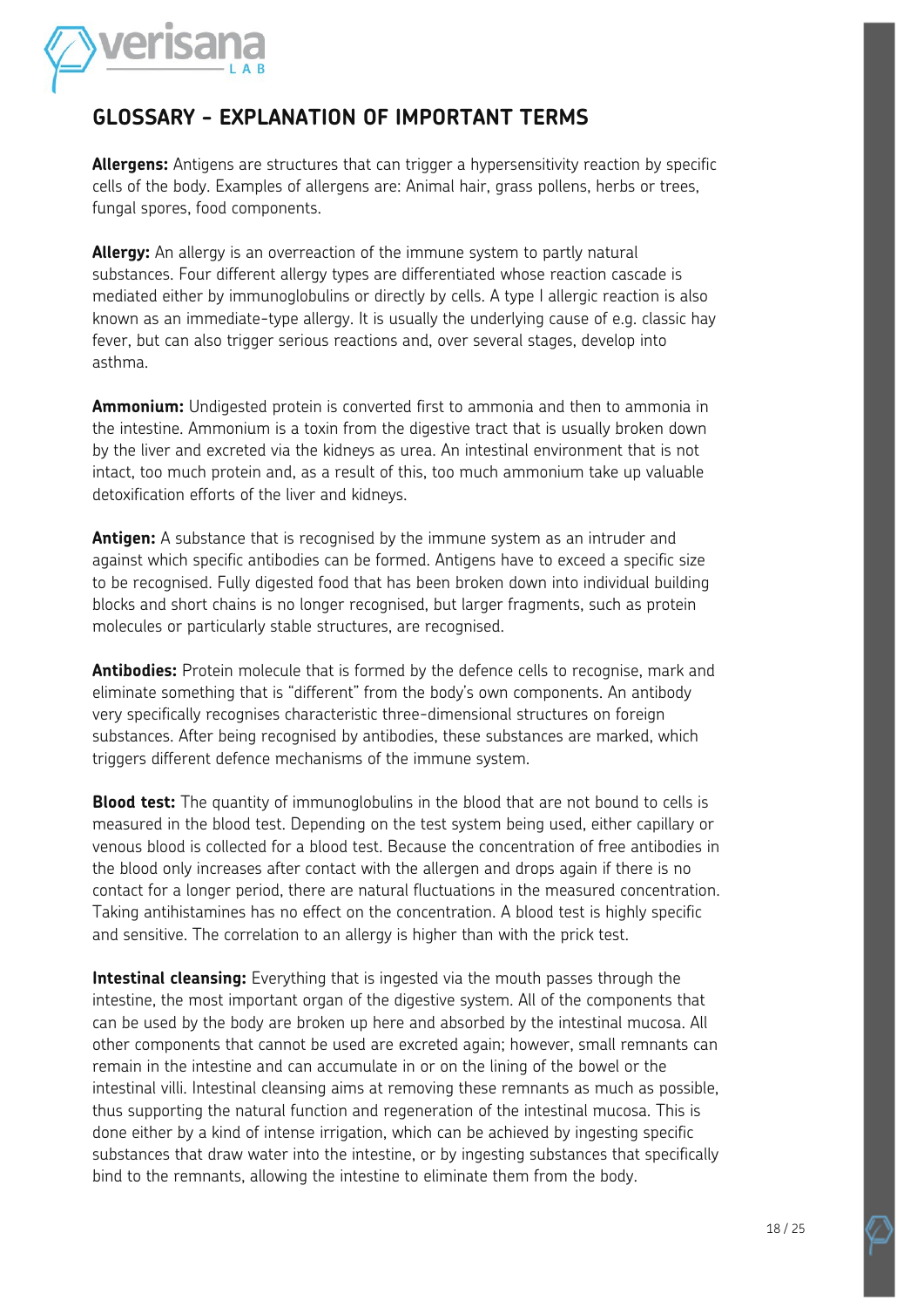

**Glutamine:** Glutamine is an important amino acid and is not to be confused with glutamate, which is used in foods as a flavour enhancer. Glutamine is an important source of energy for the cells, especially for the intestinal walls and the white blood cells. As the main energy source of the immune cells, glutamine can strengthen the immune system, stimulate the production of white blood cells and positively influence their function, especially under physical stress. After burns, injuries, surgical procedures and in chronic diseases, the intestine, liver and immune cells have a markedly increased need for glutamine. Because it supports the development of the intestinal mucosa by providing direct energy, glutamine also supports the regeneration process.

**Histamine:** Histamine is a hormone that can be released (self-produced) by our defence cells in case of an immediate allergic reaction, a delayed immune reaction (e.g. to food items) and inflammations. Many food items also contain histamine. A disturbed histamine breakdown can lead to a variety of malfunctions and can adversely influence the regeneration of the intestine.

**IgA:** Immunoglobulins of class A (IgA) are produced by the body to mark and activate foreign substances, if possible even before (!) they enter the body. They are released by the mucous membranes and can be found, for example, in the nasal mucous and the mucosal layer that lines the intestine. They consist of two antibody molecules that are connected to one another, making sure that the recognised foreign substances become clogged or clumped.

**IgE:** Immunoglobulins of class E (IgE) are produced by the body primarily to actively attack organisms that enter the body (worms, parasites) directly at the site where they enter the body. This response must be very quick and intense in order to have a chance to effectively fend off the "intruder". An IgE-mediated response to an actually harmless substance is thus also known as an immediate-type or type I reaction. IgE sends its signal mainly to mast cells (basophil granulocytes) in the skin or mucous membrane, which then release messenger substances and trigger a sequence of amplifying steps (biochemical cascade).

**IgG:** Immunoglobulins of class G (IgG) are produced by the body to mark, inactivate and remove foreign substances from the body. In humans, four different sub-classes of IgG are differentiated whose complex properties have not been fully elucidated yet. Based on the existing studies, IgG4 is of particular interest for food intolerances. Just like IgE, it can bind to basophil granulocytes (mast cells) and, in some cases, trigger immediate-type (type I) allergic reactions there (insect venom allergy, bird fancier's disease, ...). At the same time, however, it also appears to be an antagonist of IgE, because the concentration of specific IgG4 has been shown to increase in successfully desensitised allergy patients. in patients with chronic food intolerances, increased IgG4 levels have frequently been observed for foods that have been identified in an exclusion diet as the cause of the symptoms. have been observed in patients with chronic food intolerances.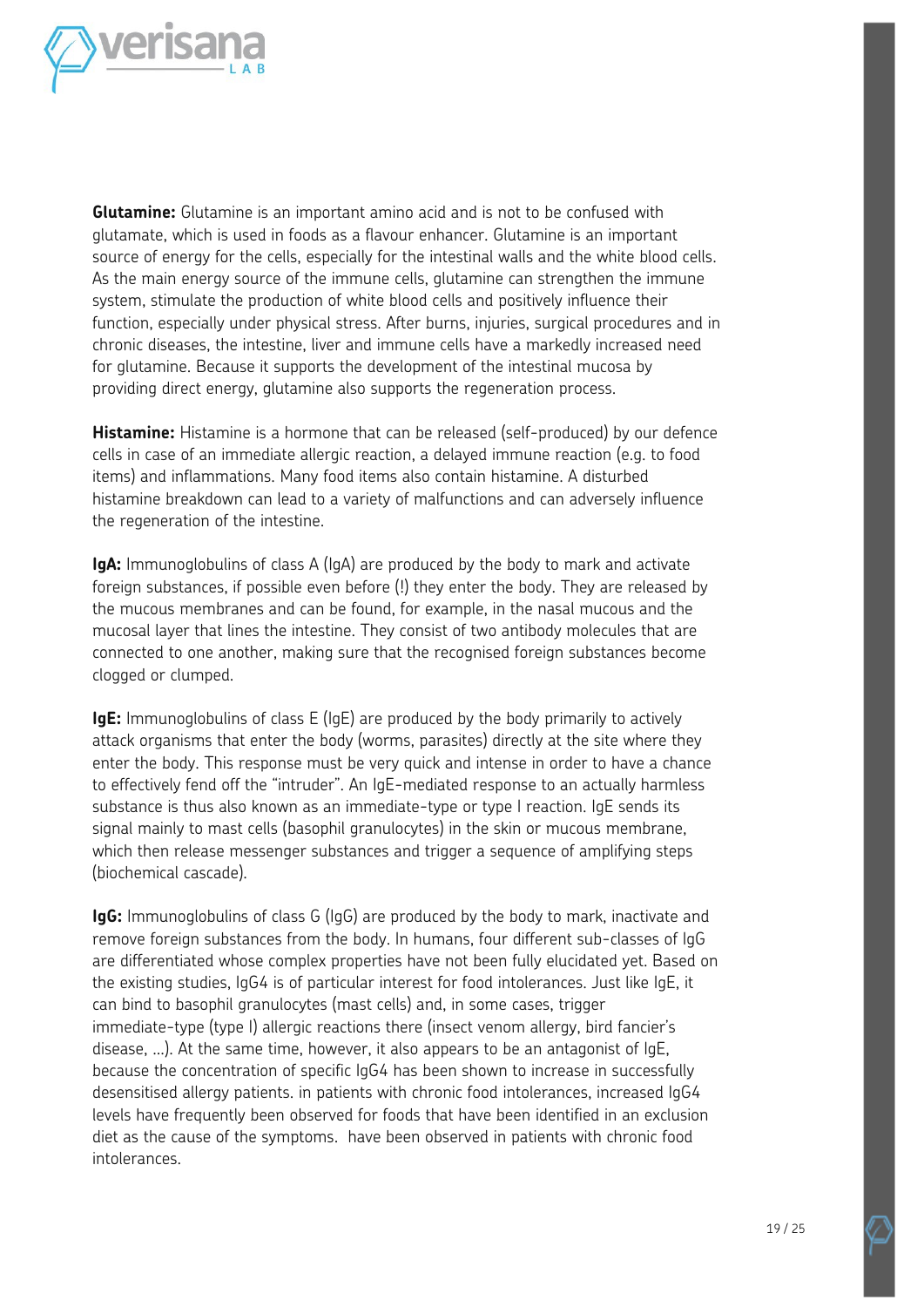

**IgM:** Immunoglobulins of class M (IgM) are produced by the body to mark, inactivate and remove foreign substances from the body. This antibody type is composed of five antibody molecules. The recognition of these molecules is not as specific as with IgG or IgE. A larger quantity of these immunoglobulins is produced much more rapidly and serves as the first line of defence.

**Immunglobulins:** Group of proteins that produce antibodies (see there). The following antibody types can be produced by the human body: IgA (immunoglobulin A), IgM, IgG and IgE.

**Immune system:** The totality of all mechanisms employed by the body to recognise, mark, deactivate or eliminate or break down foreign organisms or foreign structures that could enter the body or have already entered the body. There are two different immune systems: the congenital and the adaptive immune system. Among other things, the latter produces the immunoglobulins that are used to specifically recognise structures that are foreign to the body.

**Cross-reaction:** The three-dimensional structures recognised by antibodies can also be present in similar form in other allergens. The probability that an antibody also recognises similar structures of other allergens which are similar to the one that triggered the original sensitisation increases as the sensitisation increases (antibody reaction). A cross-reaction occurs. After a cross-reaction occurs for the first time, it can become stronger over time and ultimately trigger new cross-reactions. Cross-reactions of inhaled allergens (e.g. birch pollen) to food items (e.g. apples) as well as an escalation of the allergic reactions over several intermediate stages have been frequently observed. In the majority of cases, these reactions are mediated by IgE. However, there are also cases in which IgG alone can trigger a type I reaction.

**Minerals:** The body needs metal ions that have to be supplied from the food in order to build biological substances (e.g. bone) and ensure the function of many enzymes. Minerals are naturally present in food. Depending on the individual physical condition, however, it can be expedient to specifically supply larger quantities in order to correct a deficiency or to particularly strengthen a bodily function that is influenced by minerals.

**Probiotics / prebiotics:** The intestine is naturally colonised by many hundreds of different bacteria which help digest food components that the body is unable to break down with its digestive enzymes. In this natural biocoenosis for a mutual advantage (symbiosis), these bacteria also have interactions with the immune system. They appear to excrete substances which soothe the immune system in the intestine. This biological community, also known as the intestinal flora, differs from one person to another and can be disrupted by an unbalanced diet, drugs or diseases. Probiotics are suitable bacterial inoculants which support the weakened or restore the natural intestinal flora. To support the growth of probiotics, prebiotics are usually ingested at the same time, as they offer a particularly good source of food for the natural bacterial strains found in the intestinal flora.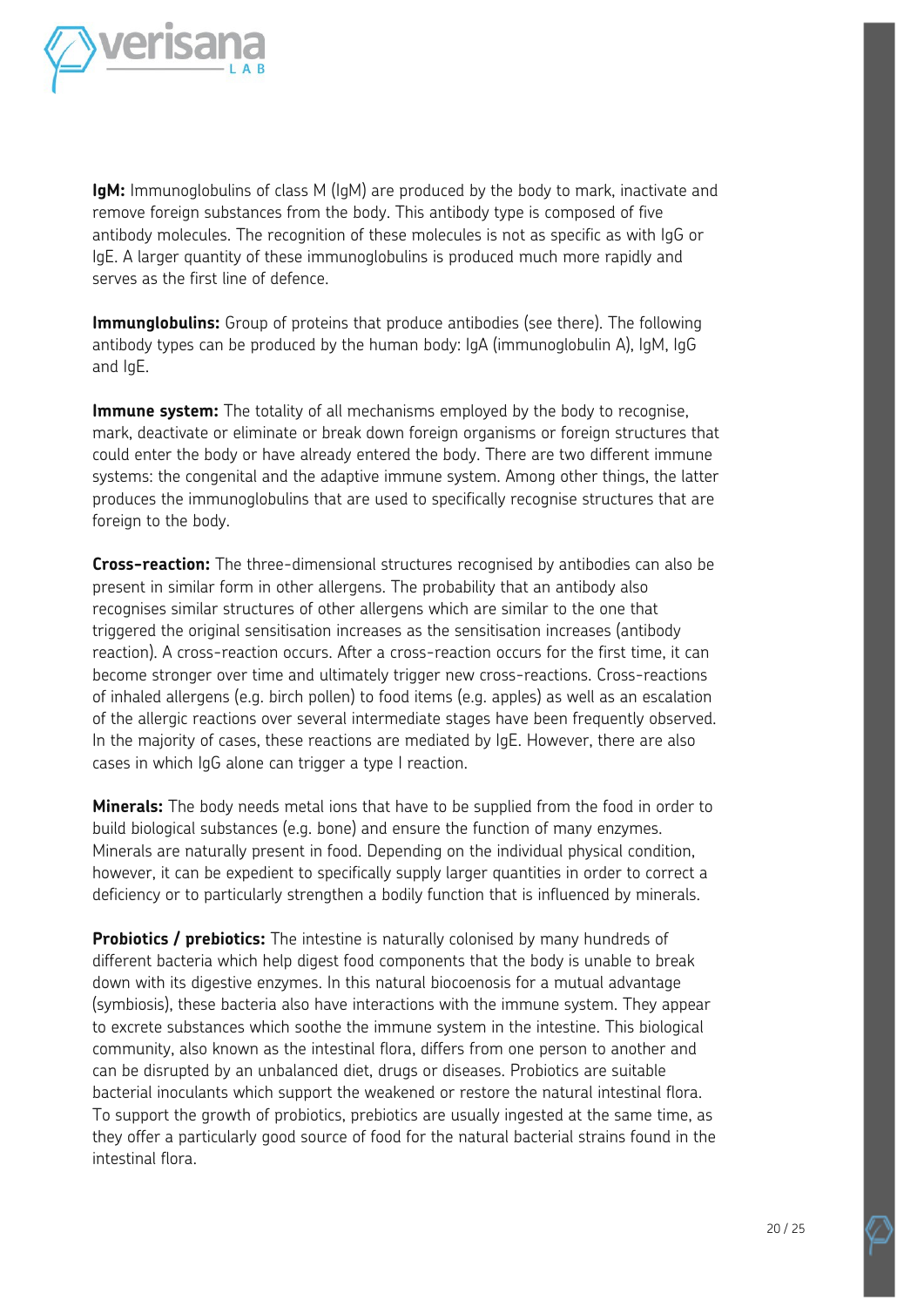

**Protein:** Protein molecule consisting of a three-dimensional folded chain of amino acids. Some proteins are also composed of multiple chains of amino acids.

**Provocation test:** A provocation test serves to offer a specialist final confirmation whether an allergen can, in fact, trigger an allergic reaction and how strong this reaction is. To this end, the allergen is applied directly to the nasal mucosa and the reaction is observed. Because the provocation test can also trigger an allergic shock, special precautions must be taken.

**Rotation diet:** The idea behind a rotation diet is to continue to consume the same foods, but always in longer intervals of four or seven days. This intervals allows the food to fully pass through the gastrointestinal tract and to be excreted from the body. Consuming a particular food more often means that the food is basically permanently present in the intestine. Because the immune system is constantly busy analysing the components of the food we eat in order to fend off potential intruders, an unbalanced diet which very often contains the same foods can put an immense strain on the intestine and the immune system. The rotation diet restores the balance and can help a stressed or disrupted system to regenerate faster. This holds true especially for foods that are particularly irritating for the intestine. At the same time, a rotation diet offers a very varied and thus healthy diet. In many cases, a rotation diet also helps over- or underweight patients reach a normal, healthy weight.

**Sensitisation:** Sensitisation refers to the presence of specific antibodies against an allergen above a typical threshold. In principle, antibodies are produced randomly against all possible structures that are foreign to the body. There is thus always a certain number of antibodies that can recognise a foreign substance. Only the first direct contact with a structure recognised by the antibody and the simultaneous stimulation of the cells by messenger substance causes the cells that produce this particular antibody to propagate in order to produce large quantities as a precaution.

**Tolerance:** The term "tolerance" is used to describe a situation in which an antigen presents to the immune system in such a way that it does not appear threatening and is thus tolerated (accepted, not targeted). Specific cells of the immune system known as T helper cells are responsible for this mechanism. Via messenger substances, these cells can signal other cells to start producing antibodies (or not). Apart from the genetic predisposition to develop a tolerance or non-tolerance, that path as well as the continuity and the concentration with which an antigen comes into contact with the immune system is decisive. Intestinal health plays a crucial role in this. When the intestinal health is disturbed, the immune system sends out an alarm much more frequently.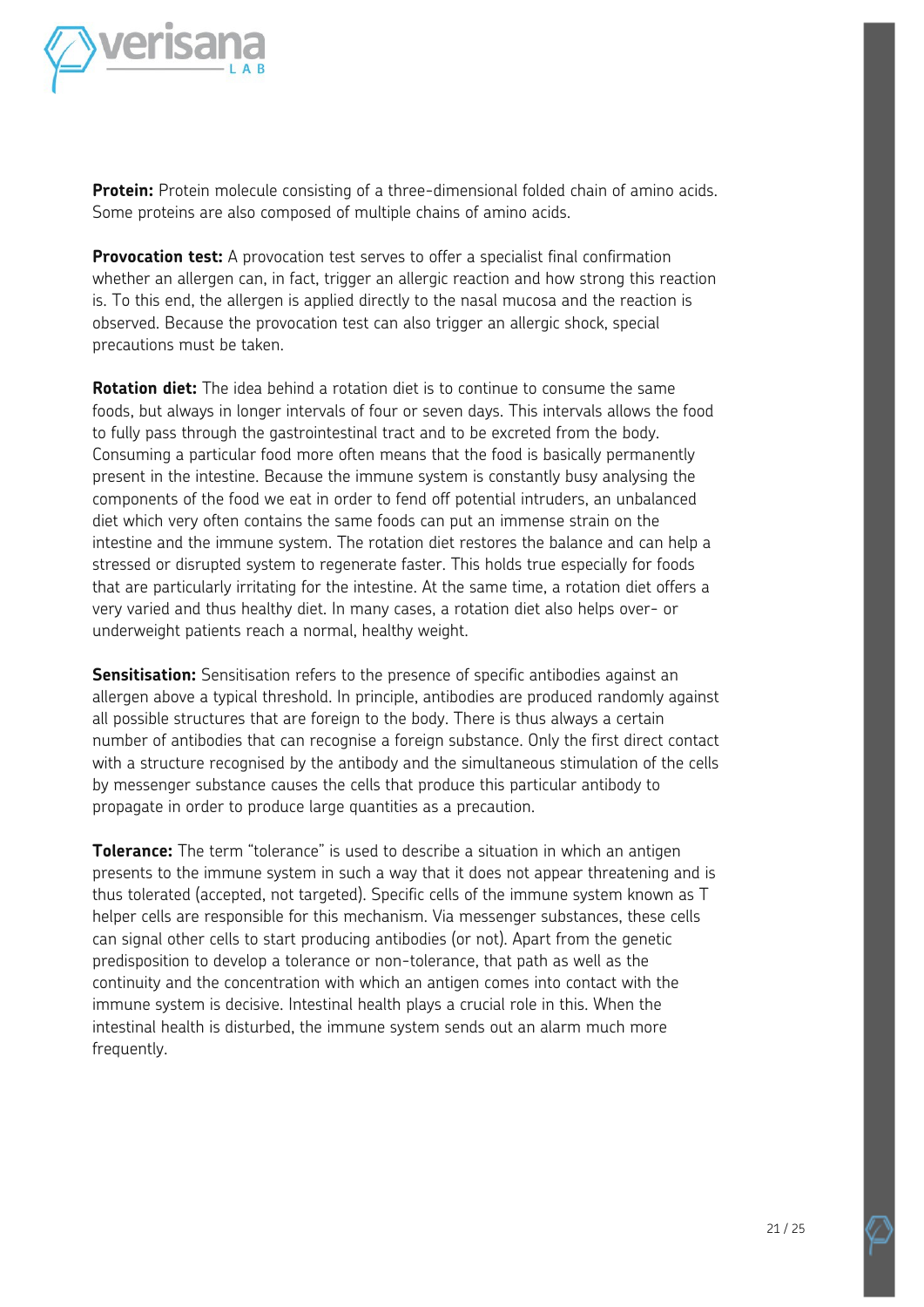

**Type I reaction (immediate-type):** In the event of a type I hypersensitivity, an allergic reaction is primarily trigged immediately at potential sites of ingress into the body with the aim of fending off or killing the potential intruder. This can manifest as a local inflammation, swelling, cramping, an urge to cough, vomit or sneeze, or also an increased secretion of body fluids (flushing out). Anaphylactic shock is the extreme reaction (circulatory collapse, loss of consciousness).

**Delayed reaction (intolerance/type III reaction):** In addition to the immediate-type reaction to foods, the classic type I allergy to foods, there are a number of delayed forms in which a food first has to reach the intestine and be processed by it before an effect manifests. It is associated with an already disturbed intestinal mucosa that allows an increased passage of food components which have not been fully digested yet. These components can then be transported further in the bloodstream and cause symptoms either directly or after coming into contact with the immune system. In medical practice, a strong correlation is frequently observed between food antibodies of the IgG4 type and the alternative foods that have been found to trigger chronic symptoms within the scope of an elaborate exclusion diet.

**Vitamins:** Vitamins are cofactors that are needed by enzymes to function properly. Unlike enzymes, which our body produces permanently from amino acids in order to control a wide range of biochemical processes, we have to continuously supply vitamins with our food as they are used up during the various conversion processes. A deficiency of certain vitamins in the diet can weaken the body or cause chronic diseases to develop.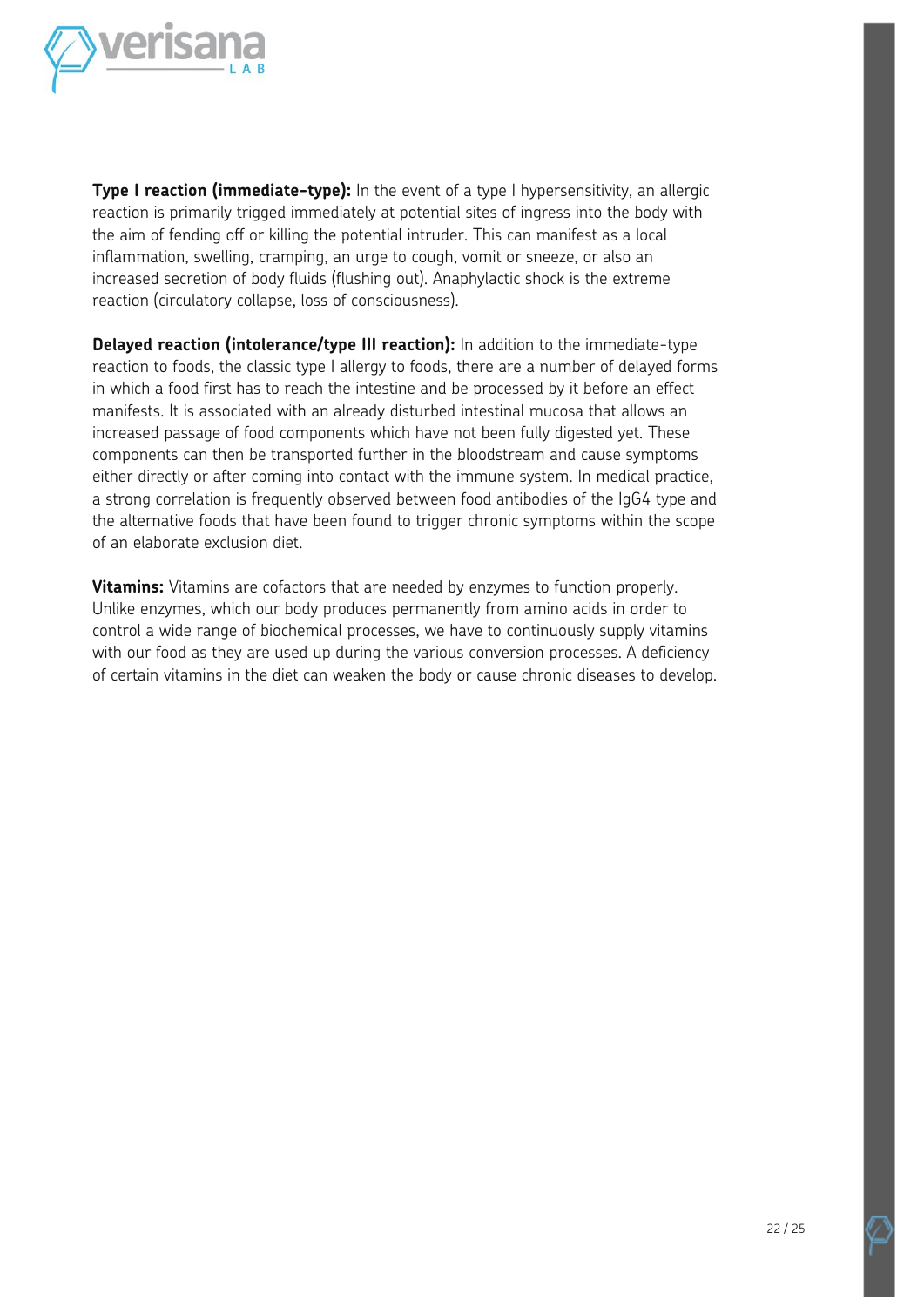# 4-DAY ROTATION BY FOOD GROUPS

| Group                                                                      | Day 2                                                                                                                         | Day 3                                                                                                                                                             | Day 4                                                                                                                                     | Day 4                                                                                                                                       |
|----------------------------------------------------------------------------|-------------------------------------------------------------------------------------------------------------------------------|-------------------------------------------------------------------------------------------------------------------------------------------------------------------|-------------------------------------------------------------------------------------------------------------------------------------------|---------------------------------------------------------------------------------------------------------------------------------------------|
| Meat, poultry,<br>venison, eggs                                            | Beef                                                                                                                          | Pork, horse, hare, rabbit, wild boar                                                                                                                              | chicken, poultry except dove, chicken<br>Lamb, goat, venison except pork,<br>egg, quail egg                                               | Dove, meat substitute from soya                                                                                                             |
| Fish, seafood,<br>escargot                                                 | Eel, anchovy, oyster, mussel, squid,<br>escargot                                                                              | Trout, vend ace, carp, tench, char,<br>salmon, herring, tuna, saithe                                                                                              | Pike, catfish, marlin, monkfish,<br>pangasius, swordfish                                                                                  | and turbot, crab, prawn, shrimp, caviar<br>Bream, cod/codfish, seabass, haddock,<br>walleye, plaice, flounder, sole, halibut                |
| Cereals, starch, grain, Wheat, r<br>wholegrain, flour,<br>flakes, semolina | ye, barley, spelt, green spelt,<br>malt, Graham flour, durum wheat<br>(without egg!)<br>semolina                              | Buckwheat, sago, potato, potato starch,<br>arrowroot flour, agar-agar, chestnut<br>flour                                                                          | Oat, millet, corn, corn starch, polenta,<br>quinoa, amaranth                                                                              | Rice, rice starch, soymeal/noodles, yam<br>root flour, glass noodles, banana flour,<br>chickpea flour, lentil flour                         |
| Vegetables, pulses,<br>mushrooms                                           | Cucumber, artichoke, zucchini, leek,<br>pumpkin, onion, black salsify                                                         | cauliflower, tomato, bell pepper, algae,<br>Eggplant, fennel, carrot, celery,<br>potato                                                                           | spinach, chard, palm heart, mushroom<br>Com, beetroot, asparagus, avocado,                                                                | Broccoli, peas, beans, beets, cabbage<br>(except cauliflower), sauerkraut,<br>banana, chickpeas, lentils                                    |
| Salads                                                                     | Endive, chicory, batavia, oak leaf<br>lettuce, bamboo shoots                                                                  | Lamb's lettuce, sorrel                                                                                                                                            | Green lettuce, romaine lettuce, frisée<br>lettuce, iceberg lettuce, radicchio<br>ettuce, lollo rosso, dandelion                           | Chinese cabbage, radish, small radish,<br>cress, soy bean sprouts, arugula                                                                  |
| Ē                                                                          | Apple, pear, strawberry, raspberry,<br>blackberry, apricot, quince, kiwi,<br>mango, melon, hawthorn                           | elderberry, orange, mandarin, lemon,<br>Guava, redcurrant, gooseberry,<br>rhubarb, kumquat, grapefruit                                                            | greengage, pineapple, peach, nectarine,<br>Plum, damson, mirabelle plum, cherry,<br>blackthorn, date, papaya, lychee,<br>persimmon        | Blueberry, lingonberry, cranberry, grape<br>including raisins etc., fig, banana,<br>lime, passionfruit, carambola,<br>pomegranate<br>lemon, |
| Milk, dairy products                                                       | Cow's milk and all cow's milk products                                                                                        |                                                                                                                                                                   | Goat's and sheep's milk and all products<br>made from goat's and sheep's milk                                                             | Tofu, soy milk, soy milk products                                                                                                           |
| Fats, oils                                                                 | Butter, olive oil, pumpkin oil                                                                                                | Lard, peanut oil, linseed oil, castor oil                                                                                                                         | (sunflower margarine), maize-germ oil<br>Goose fat, coconut fat, sunflower oil,                                                           | Walnut oil, sesame oil, safflower oil,<br>soya oil                                                                                          |
| Nuts, seeds                                                                | pistachio, cashew, pine nut,<br>seed<br>pumpkin<br>Almond,                                                                    | Peanut, sweet chestnut, alfalfa, linseed,<br>locust bean                                                                                                          | Coconut, sunflower seed                                                                                                                   | Walnut, hazelnut, poppy seed, Brazil<br>pecan, sesame<br>nut,                                                                               |
| Herbs, spices,<br>seasonings                                               | raspberry vinegar, apple cider vinegar<br>Chives, juniper, sage, juniper berry,<br>lemon balm, olives, onion, shallot,        | nutmeg, capers, borrage, chili, aniseed,<br>pepper (black, white, Cayenne), cloves,<br>paprika, caraway, pimento, coriander<br>Parsley, chervil, lovage, caraway, | Basil, savoury, thyme, marjoram, curry,<br>Cinnamon, tarragon, cardamom, bay<br>oregano, ginger, rosemary, mint,<br>eaf, garlic, woodruff | pepper (green/pink), vanilla, soy sauce,<br>Dill, horseradish, sesame salt, saffron,<br>wine vinegar<br>mustard,                            |
| <b>Sweeteners</b>                                                          | Maple syrup, malt sugar, concentrated<br>pear juice                                                                           | Mixed flower honey                                                                                                                                                | Sugar beet molasses, ginger syrup,<br>cane sugar                                                                                          | Wild honey, clover honey, grenadine<br>syrup                                                                                                |
| Beverages                                                                  | tea, lemon balm tea, still mineral water,<br>Apple tea, rosehip tea, Blackberry leaf<br>malt coffee, green tea (only organic) | mineral water, green tea (only organic),<br>Fennel tea, juniper berry tea, Paraguay<br>tea (mate) (roasted and green), still<br>Rooibos tea                       | peppermint tea, horsetail tea, common<br>yarrow tea, still mineral water, green<br>Ground coffee, chamomile tea,<br>tea (only organic)    | mineral water, green tea (only organic)<br>Mallow tea, nettle tea, black tea, still                                                         |
| <b>Other</b>                                                               | Cacao, chocolate, wheat germ, yeast                                                                                           | Carob (locust bean)                                                                                                                                               |                                                                                                                                           | Beer (hops), wine, brandy, sparkling<br>wine                                                                                                |

Avoid foods with IgG4 level 5-6!<br>Consume foods with IgG4 level 3-4 only every 4 days!<br>Do not eat more foods with an increased IgE; avoid completely if you have symptoms!<br>Reactions to IgG4 and IgE: Do not eat more of these

Note: Not all of the foods listed here were analysed.

Z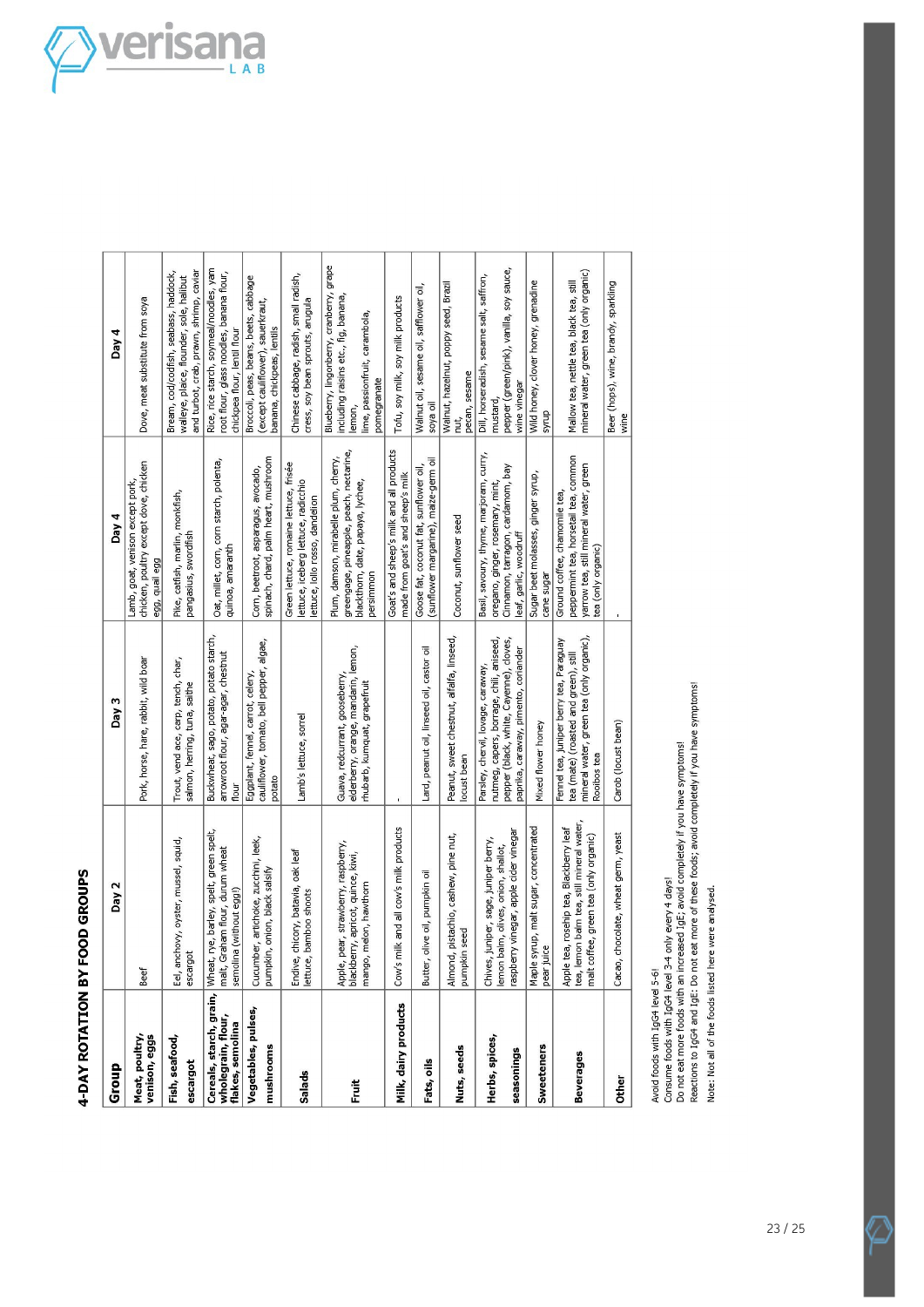

| Area                      | Product | recommendation Daily dosage 1 | 2 | 3 | 4 | 5 | P | $\overline{ }$ | $\sigma$<br>$\infty$ |  |  |  |  | $10 \mid 11 \mid 12 \mid 13 \mid 14 \mid 15 \mid 16 \mid 17 \mid 18 \mid 19 \mid 20 \mid 21 \mid 22 \mid 23 \mid 24$ |  |  |  |
|---------------------------|---------|-------------------------------|---|---|---|---|---|----------------|----------------------|--|--|--|--|----------------------------------------------------------------------------------------------------------------------|--|--|--|
| Body<br>detoxification    |         |                               |   |   |   |   |   |                |                      |  |  |  |  |                                                                                                                      |  |  |  |
|                           |         |                               |   |   |   |   |   |                |                      |  |  |  |  |                                                                                                                      |  |  |  |
| <b>Vital substances</b>   |         |                               |   |   |   |   |   |                |                      |  |  |  |  |                                                                                                                      |  |  |  |
|                           |         |                               |   |   |   |   |   |                |                      |  |  |  |  |                                                                                                                      |  |  |  |
| Amino acids               |         |                               |   |   |   |   |   |                |                      |  |  |  |  |                                                                                                                      |  |  |  |
|                           |         |                               |   |   |   |   |   |                |                      |  |  |  |  |                                                                                                                      |  |  |  |
| Probiotics/<br>Prebiotics |         |                               |   |   |   |   |   |                |                      |  |  |  |  |                                                                                                                      |  |  |  |
|                           |         |                               |   |   |   |   |   |                |                      |  |  |  |  |                                                                                                                      |  |  |  |
| Others                    |         |                               |   |   |   |   |   |                |                      |  |  |  |  |                                                                                                                      |  |  |  |
| Created by:               |         |                               |   |   |   |   |   |                |                      |  |  |  |  | <b>Stamp Consultant</b>                                                                                              |  |  |  |
| Date:                     |         |                               |   |   |   |   |   |                |                      |  |  |  |  |                                                                                                                      |  |  |  |

YOUR INDIVIDUAL 24-WEEK PLAN TO CLEANSE THE INTESTINE IN ADDITION TO THE DIET